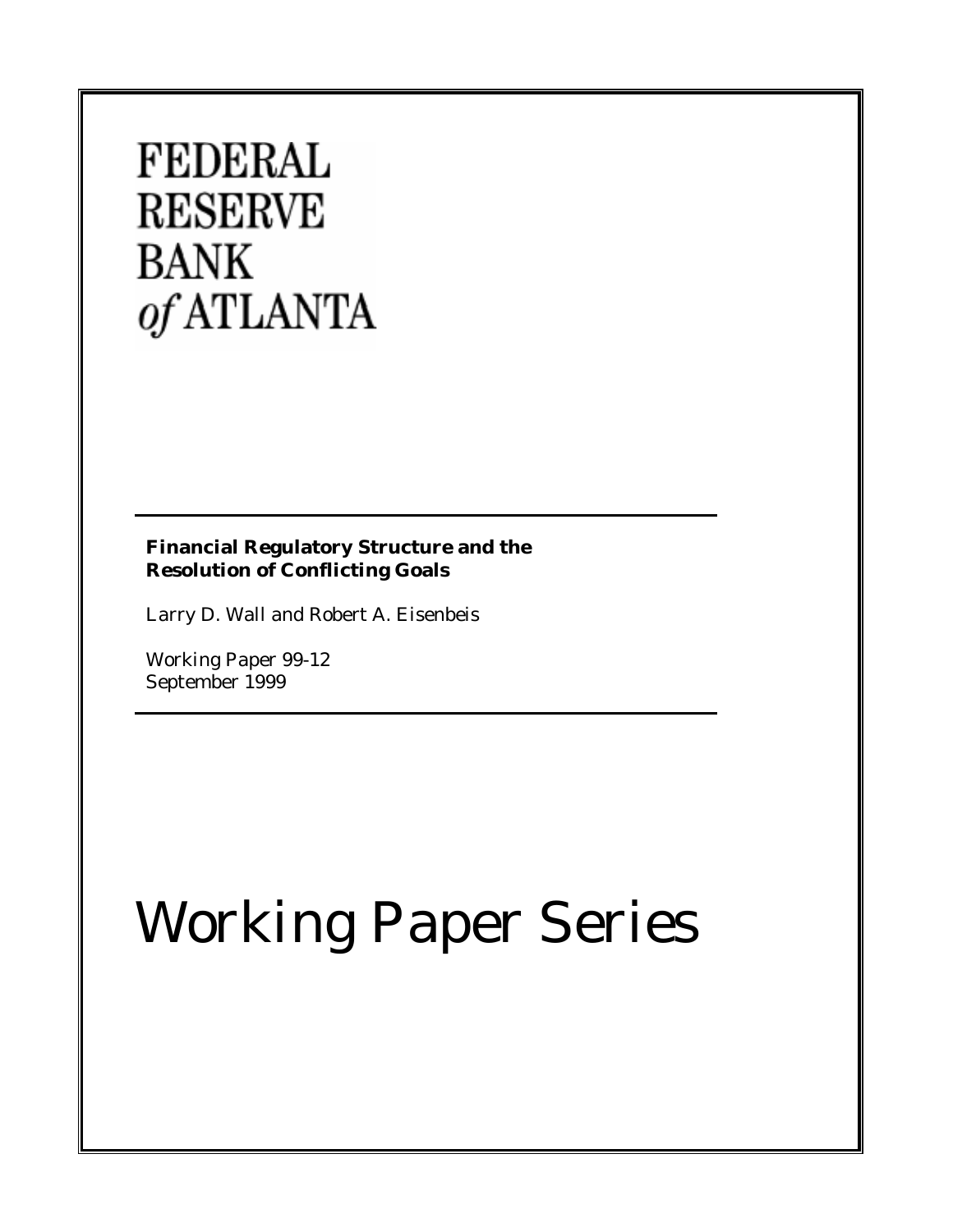### **Financial Regulatory Structure and the Resolution of Conflicting Goals**

Larry D. Wall and Robert A. Eisenbeis

Federal Reserve Bank of Atlanta Working Paper 99-12 September 1999

**Abstract:** The debate over modernizing the financial structure is raising questions about the merits of modernizing the financial regulatory structure. Regulatory structure is important because an almost unavoidable feature of our current system of government is that Congress assigns multiple goals that sometimes have conflicting policy implications to the regulatory agencies. The structure of the agencies is important to the resolution of these conflicts. Responsibility for two or more goals that have conflicting implications may be assigned to a single agency that is likely to resolve the conflict with a consistent set of policies based on the agency's priorities. Alternatively, the goals may be assigned to more than one agency, an action that often results in the conflicts being debated in the public arena but that may also result in the agencies' implementing inconsistent policies. This paper uses the problem of goal conflicts to provide a framework for evaluating alternative regulatory structures.

JEL classification: G28, L51

Key words: regulatory structure, financial services

The authors thank James Barth, Mark Flannery, Ed Kane, and Chris James for helpful comments. The authors welcome comments but ask that the paper not be quoted without permission. The views expressed here are the authors' and not necessarily those of the Federal Reserve Bank of Atlanta or the Federal Reserve System. Any remaining errors are the authors' responsibility.

Please address questions regarding content to Larry D. Wall, Research Department, Federal Reserve Bank of Atlanta, 104 Marietta Street, NW, Atlanta, Georgia 30303-2713, 404/521-8937, larry.wall@atl.frb.org.

To receive notification about new papers, please use the publications order form on this Web site, or contact the Public Affairs Department, Federal Reserve Bank of Atlanta, 104 Marietta Street, NW, Atlanta, Georgia 30303- 2713, 404/521-8020.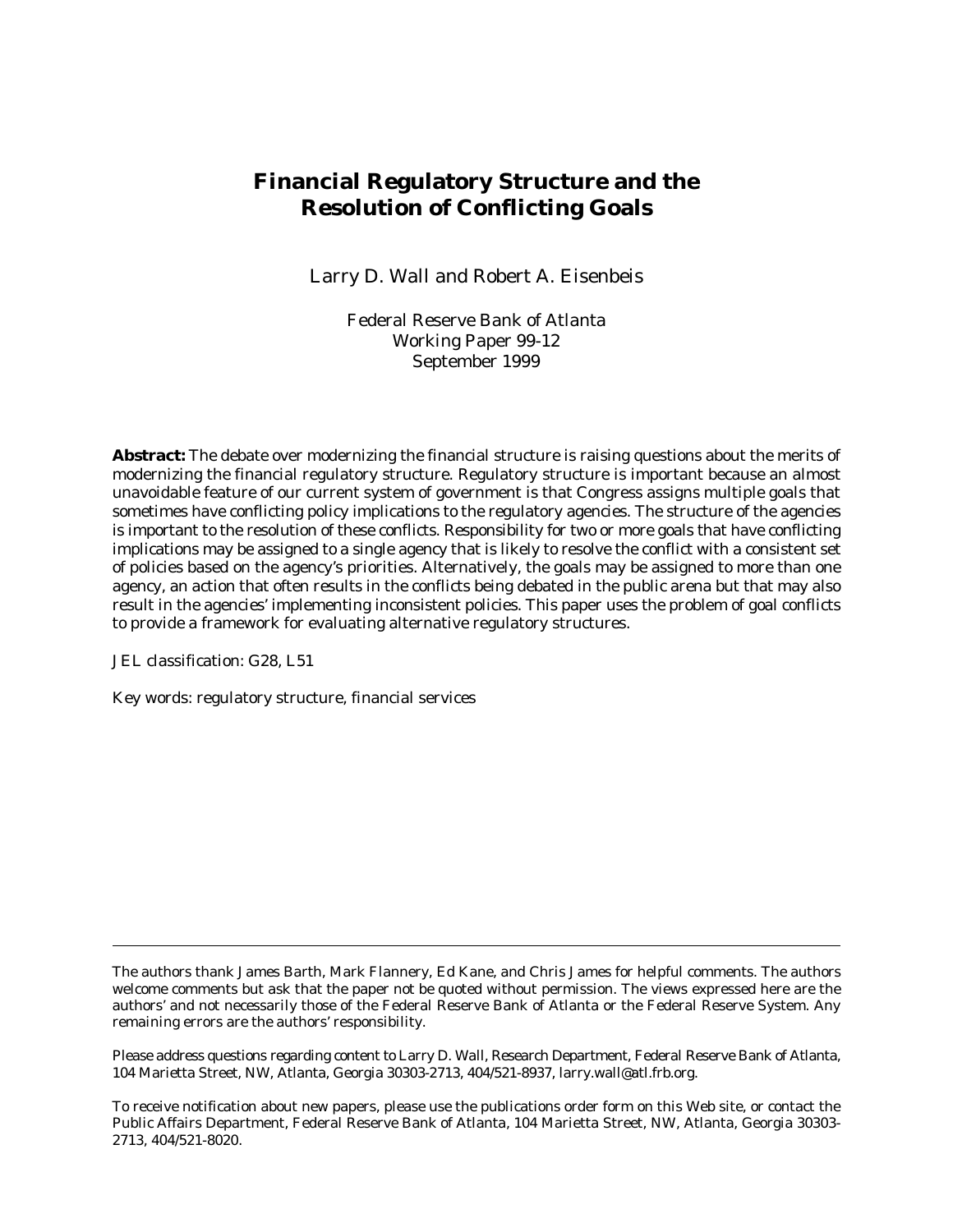Financial Regulatory Structure and the Resolution of Conflicting Goals

#### Larry D. Wall and Robert A. Eisenbeis

Most of the current debate about the future of the financial regulatory structure is being conducted by the regulatory agencies primarily because the scope of their authority and constituencies are at stake.<sup>1</sup> Many other parties interested in financial modernization tend to dismiss agency structure questions as being primarily regulatory turf issues. This paper argues that regulatory agency structure is not merely a turf issue because it affects how the often conflicting regulatory goals assigned by Congress to the agencies will be balanced and resolved, both within and across regulators. In the end, how this conflict is resolved often will have an important impact on social welfare.<sup>2</sup>

Questions about the structure of regulatory agencies and their responsibilities are not unique to financial services. A staff report of the U.S. Senate Committee on Governmental Affairs (1977, vol. 5, p. 5) notes that Congress tends to address problems in a piecemeal fashion and that the result is "imprecise (or actually duplicative and

 $\frac{1}{1}$ Financial services firms also have an important stake in the debate. However, agency structure is a second-order problem. For them, getting the "right" legislative goals enacted is the first-order problem. Moreover, some firms may also be careful about their public statements to avoid offending their existing regulator.

<sup>&</sup>lt;sup>2</sup> The importance of establishing goals for financial regulators is recognized by the Basle Committee on Banking Supervision (1997). The first sentence of the committee's first principle states, "An effective system of banking supervision will have clear responsibilities and objectives for each agency involved in the supervision of banking organizations."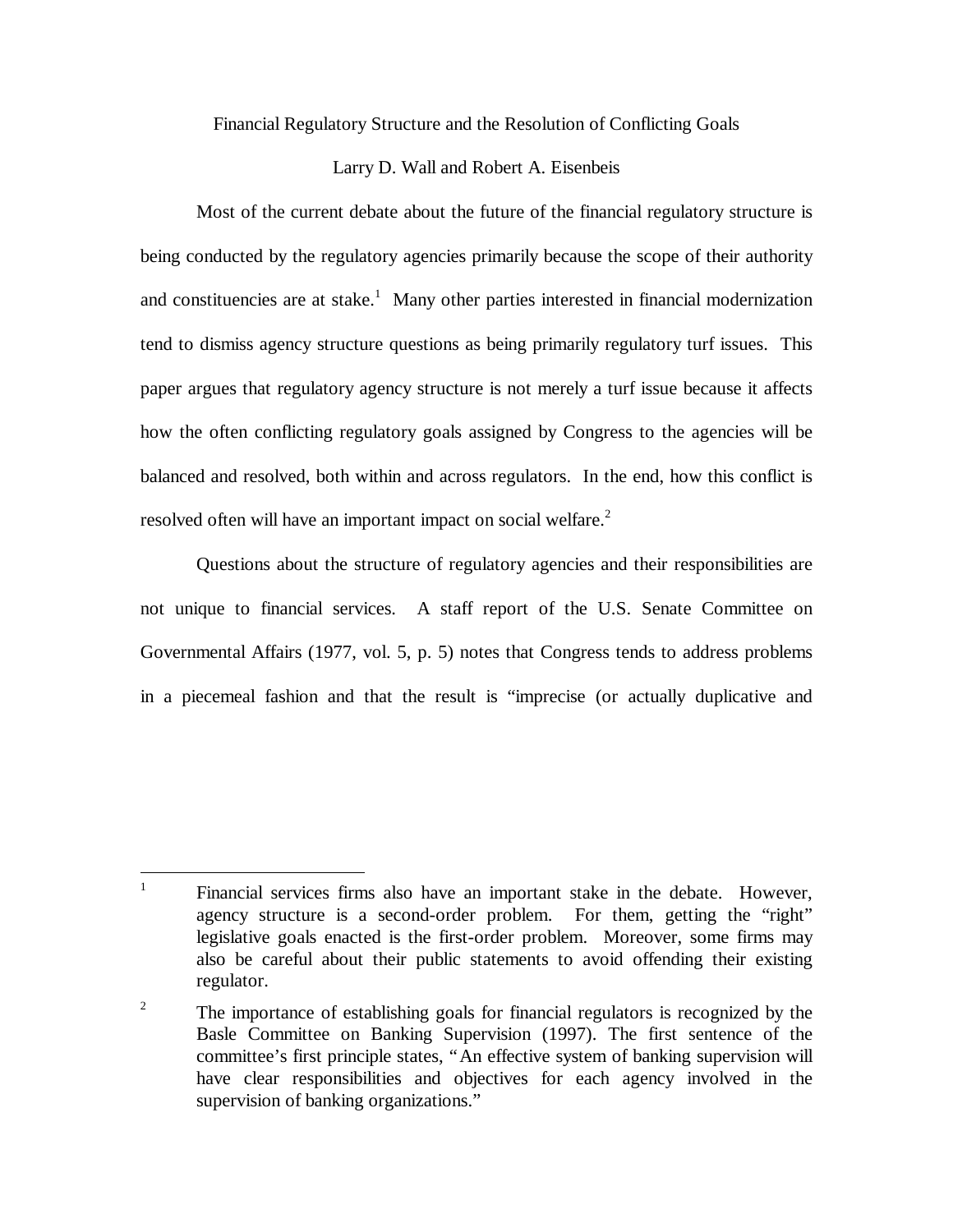conflicting) statutory mandates."<sup>3</sup> The report continues (vol. 5, p. 5): "Where several agencies are involved in a particular regulatory function there is the possibility of omissions, inconsistencies and conflicting policy." This potential for conflicts has been recognized in the area of financial regulation. Horvitz (1983) points out that Congress has assigned multiple goals to the financial regulators and that oftentimes these goals have inconsistent implications for regulatory policy. He suggests that Congress often deliberately assigns these goals to different agencies. As a result, jurisdictional conflicts between the regulatory agencies over the form, substance, and implementation of regulations arise that are often a logical by-product of differences in their responsibilities. When conflicts arise from assignment of different and possibly conflicting goals to different agencies, in many cases they can be resolved in a consistent fashion in the public arena only by congressional action or compromise between the agencies. This process is termed **external conflict resolution**. 4 Horvitz notes that the publicity associated with

<u>.</u>

<sup>3</sup> . This paper focuses on the United States largely because of differences in elected officials' ability to respond to goal conflicts operating under the U.S. Constitution versus governments operating in a parliamentary system where the finance minister is generally a member of the majority group in the legislature. For an international comparison of regulatory structures, see Barth, Nolle, and Rice (1997).

<sup>4</sup> . Each of the agencies has goal conflicts with the other agencies. The Securities and Exchange Commission (SEC) and bank regulators have recently clashed over bank loan loss accounting. The SEC is pushing banking organizations to use less discretion in setting loan loss reserves in order to reduce alleged income smoothing. The bank regulatory agencies are pushing banks to use their discretion to conservatively value the loans on their books in order for the banks to build a larger cushion to absorb future loan losses. The Commodities Futures Trading Commission (CFTC) also has clashed with all of the other financial regulatory agencies. The CFTC has suggested that parts or all of the market in over-thecounter (OTC) derivatives should be under CFTC regulation. The SEC and bank regulators have argued that even discussing CFTC jurisdiction over OTC derivatives may damage that market.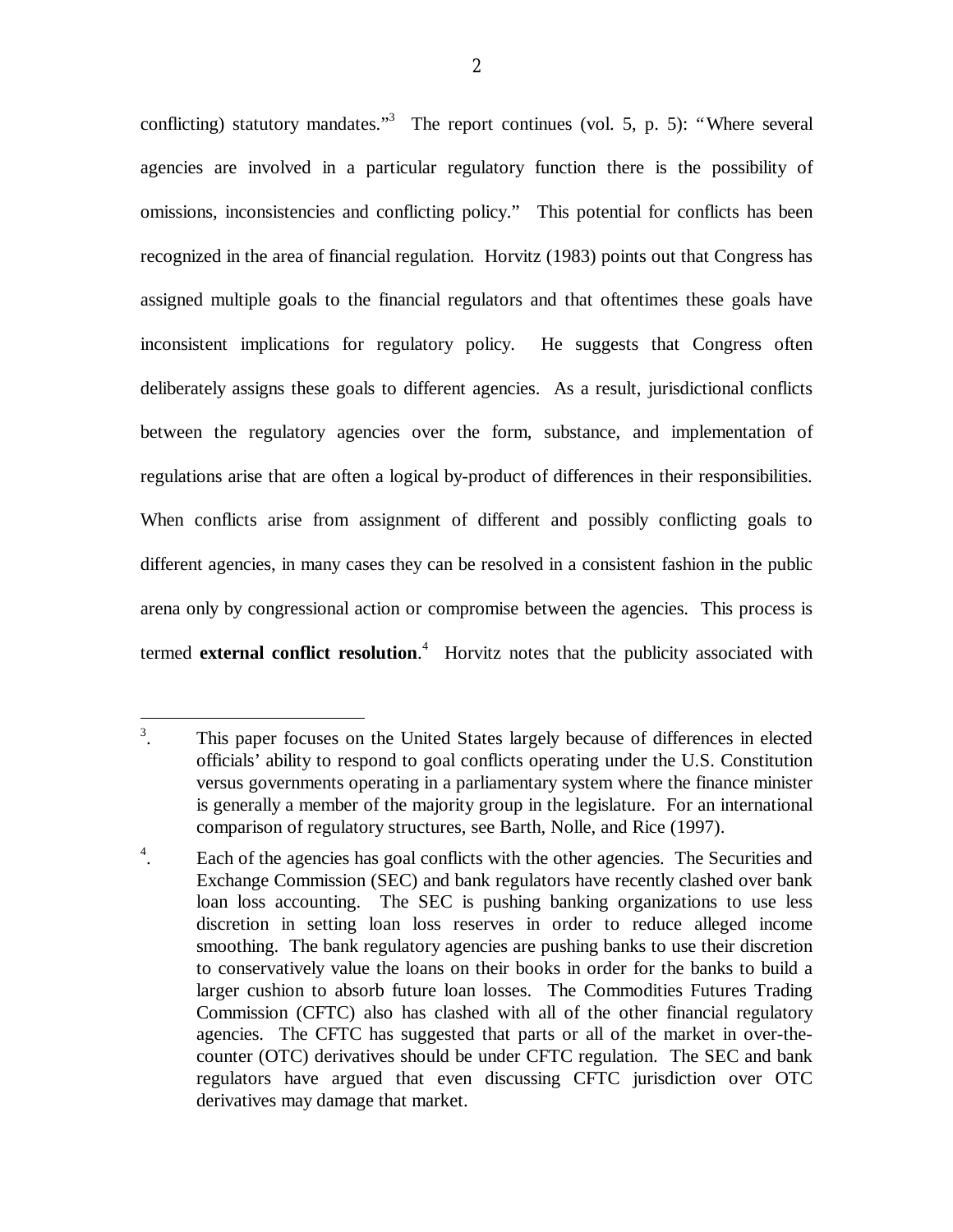these conflicts may be reduced or eliminated by assigning the conflicting goals to a single agency that may then resolve these internally. However, he points out that assigning the conflict to a single agency does not eliminate the conflict but merely allows it to be resolved within that agency according to that agency's objectives and priorities. Since most agencies have both primary and secondary missions and constituencies, they will tend to align their solutions to conflicts according to the primacy of their objectives. We shall call this process **internal conflict resolution**. 5

While the concerns about financial regulatory structure noted by Horvitz have long existed, the problem has become more acute in recent years. Financial firms have used advances in information processing and financial technology to exploit legal loopholes and to offer ever more products that are functionally equivalent to those offered by differently regulated financial services firms.<sup>6</sup> The result has been that competing institutions offering essentially identical products are subject to different rules, regulations, and regulatory burdens that differentially impact firms' profits and competitiveness in markets. To exploit these differences, institutions have engaged in regulatory arbitrage, seeking the most

<sup>5</sup> Each of the agencies has important potential conflicts that it resolves internally. The SEC is charged with protecting small investors, but it must also be concerned with the efficiency of the domestic securities market. The CFTC promotes liquidity in futures markets, which may imply setting rules that enhance the profitability of the "locals" that provide liquidity. Yet the CFTC seeks to promote fair and transparent price setting, which may reduce the locals' profitability. Bank regulators may face the conflict between safety and soundness and CRA.

<sup>6</sup> For example, see Greenspan (1995).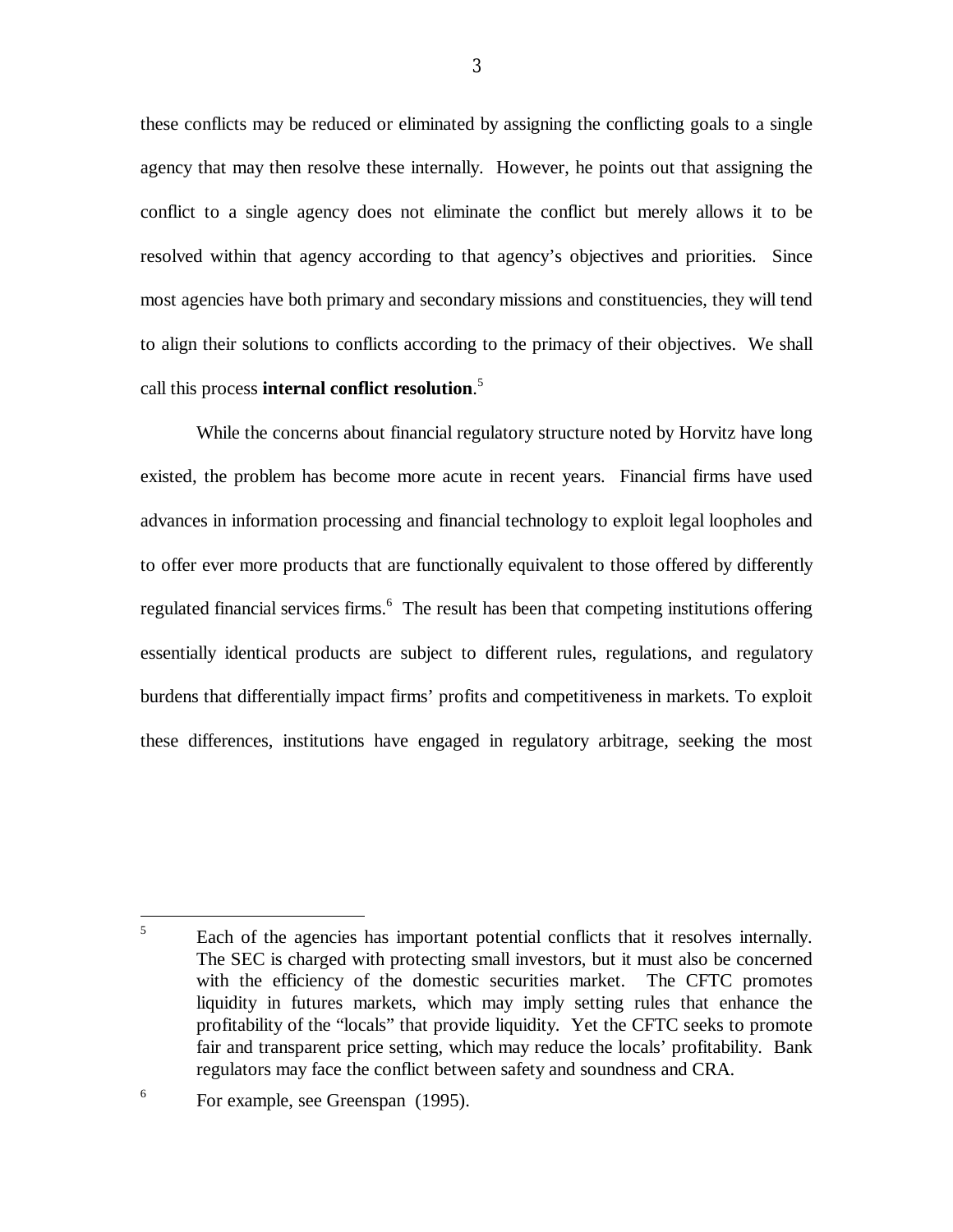favorable regulatory climate for the products they offer.<sup>7</sup> As a consequence, policies adopted by one regulator intended to achieve a specific public policy goal often have the unintended consequence of shifting market share to financial services firms regulated by another agency with different goals. The range of policy goals subject to regulatory arbitrage includes consumer protection (for both retail and wholesale customers), community development, market transparency, safety and soundness, limiting the safety net, reducing systemic risk, and increased competition. The problems associated with regulatory arbitrage are almost certain to increase whenever financial modernization legislation is passed to lower the legal barriers separating different types of financial services firms.

This paper examines four aspects of goal conflicts and regulatory structure. The first section analyzes the optimal resolution of conflicts in policy goals, assuming that both Congress and the government regulatory agencies sole objective is maximizing social welfare. This section argues that regulatory agencies may be better at identifying the most efficient set of policies but that Congress may be better at identifying the social welfare function. The second section recognizes that voters may not share identical interests and that one function Congress performs is to act as an agent for the voters in setting social policy and resolving conflicts. The public debate creates an environment in which revealed preferences help define the social welfare function or at least to identify preferred policies. This section also argues that Congress may not always be able to resolve goal conflicts in

 $\overline{7}$ Examples of such products include commercial paper, which substitutes for bank loans to large corporations; direct loans by the securities firm to small businesses, which compete with comparable bank loans; and money market mutual funds, which provide many of the transactions services of bank transactions accounts.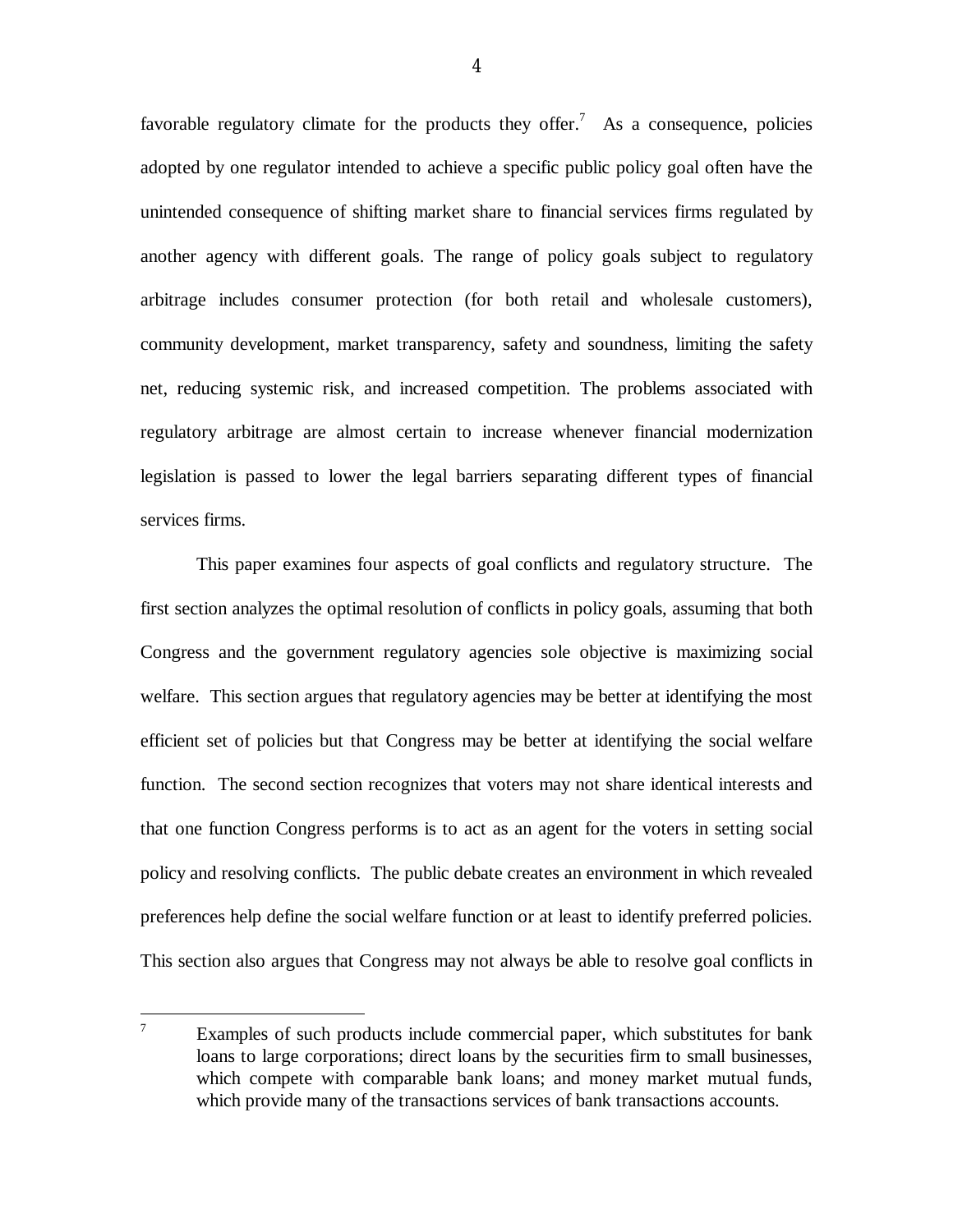a timely manner. Because of this, it may be rational to delegate the resolution of goal conflicts to regulatory agencies when immediate resolution through the legislative process would be too difficult. The third section considers the advantages and disadvantages of external conflict resolution relative to internal conflict resolution. The fourth section considers a variety of regulatory structures that seek to obtain the best of external and internal resolution. The analysis in this section shows that variations in regulatory structure can mitigate some of the disadvantages associated with both internal and external resolution. The conclusion draws on the rest of the paper to suggest a framework for working through questions of regulatory agency structure.

Our paper is related to but somewhat different from another paper, Kane (1999). Kane addresses the important question of how to control authorities that are using their power to transfer wealth from the taxpayers to themselves and their regulatees. While parts of our paper touch on this issue, our main focus is the impact of regulatory structure on the choice of priorities among conflicting public policy goals.

Our purpose in focusing on goal conflicts is not to provide the "best" solution to the goal conflict resolution, and, indeed, we do not find any single "best" solution. Instead, the aim is to elevate the debate over regulatory agency structure by recognizing that regulatory agency structure is important to how goal conflicts are resolved. We hope to provide a common framework through which many of the problems of agency structure may be analyzed and that such a framework may help in discussing the merits of alternative restructuring proposals.

#### **1 An example of optimal resolution of policy conflicts**

Optimal resolution of conflicting policy goals requires both the identification of the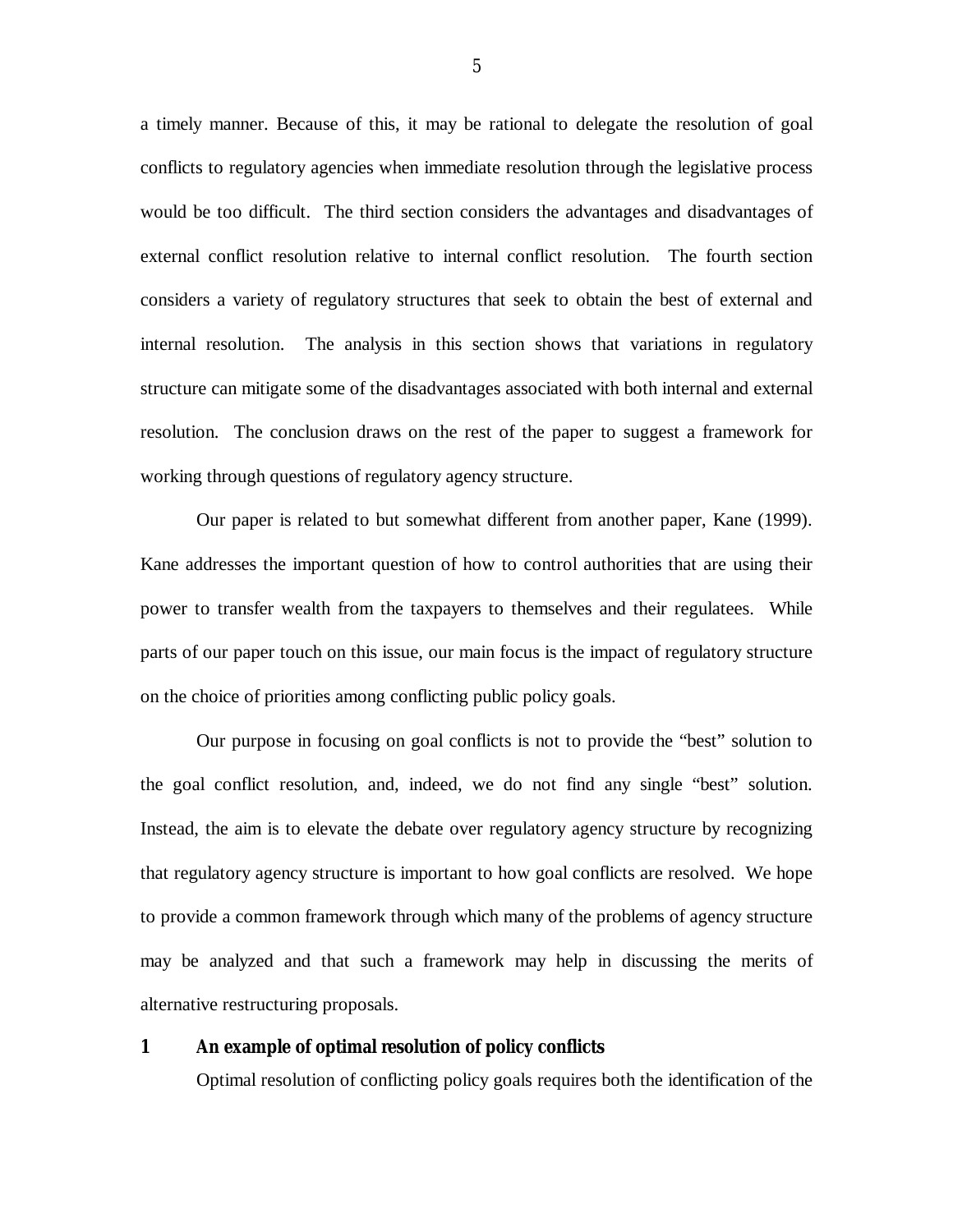socially optimal set of policies and the implementation of those policies in a timely manner. To do this, policymakers must have information on the trade-offs between the policy goals and society's preferences for those trade-offs. This section provides a formal framework using a simple example to identify efficient combinations of policies and the social welfare function to be used to select a particular set of policies.<sup>8</sup> This requires that the policymaker understand the implications of each regulatory policy for achieving policy goals and society's preferences for combinations of different policies. It then must pick the optimum set of policy goals and the regulatory policies to achieve them. The example provides a basis for comparing the relative advantages of a regulatory agency and Congress in resolving conflicting goals under the assumption that both are solely motivated by a desire to maximize social welfare.

#### **1.1 The efficient set of regulatory policies**

To begin with, suppose we are concerned with the protection of the rights of investors, as was the case recently when the SEC forced a restatement and reduction in the loan loss reserves of SunTrust Banks, and achieving bank safety and soundness. At issue is the right of investors to know about the financial condition and earnings performance of the banking organizations in which they invest against the likelihood that reducing an institution's capital through such a restatement may increase its risk and lower the capital cushion to avoid losses. The conflict between the interests of shareholders and regulators, who prefer higher to lower capital ratios, should be clear. To put this issues in

<sup>8</sup> The question of how these regulatory goals are established or how they may conflict is important but outside the scope of this paper. For a discussion of the setting of goals see Becker (1983) and Tomain and Shapiro (1997, 385-96) and the cites therein.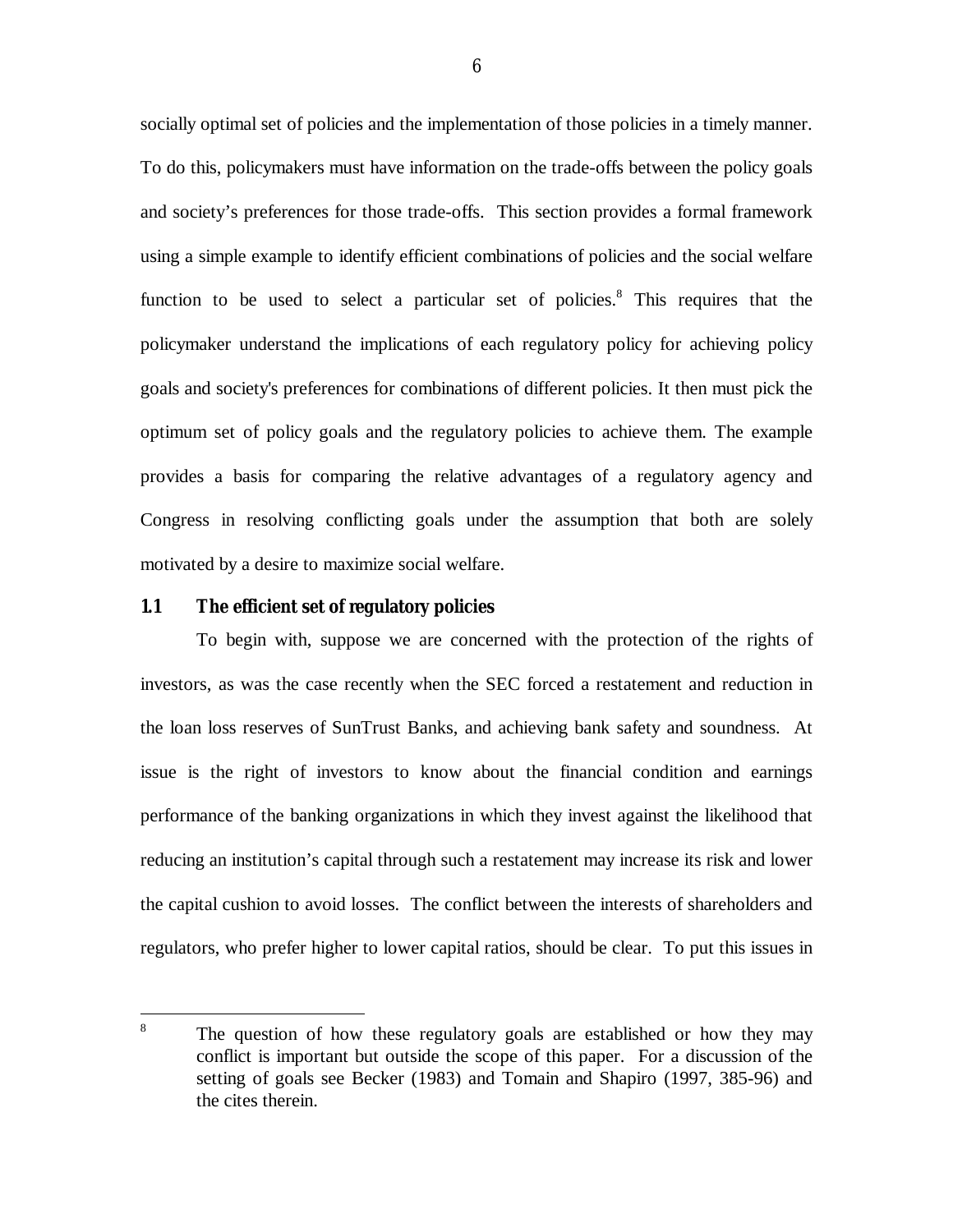a more formal context, assume that the social welfare function contains three arguments: (1) the expected number of bank failures, (2) reliable information on bank earnings, and (3) the net subsidy to banks or tax imposed on banks to reduce failures and to ensure proper financial disclosure. The principal tool available to banking supervisors for reducing bank failures is to require banks to hold additional equity capital in relationship to their risk exposure. Banks may be required to provide more accurate information about their earnings, but this information may be costly to produce and, as in the SunTrust case, have the effect of reducing required capital levels. The costs to banks of having their capital and information regulated constitute a type of tax that may be partially or fully offset by a government subsidy.

For any given regulatory measure of bank risk, the reduction in the probability that a bank will fail is a convex function of the required level of capital and of the net subsidy. Similarly, the principal tool of the SEC to enhance disclosure is the requirement that accounting conventions be modified to restate the loan loss account, thereby increasing bank earnings and lowering its reported capital. The trade-off between increased disclosure (and the associated compliance costs) and bank safety is a convex function between bank capital and reported earnings.

There is no conflict between reducing expected failures and increasing reported earnings if regulatory agencies can offset the reductions in bank safety through subsidies. However, the two goals are in conflict, as is illustrated in Figure 1, showing the trade-off curve between the interests of shareholders and the safety and soundness objectives for any fixed level of tax or subsidy. The efficient frontier gives the largest possible reduction in the risk of failure for any given level of disclosure. On this frontier, the regulators are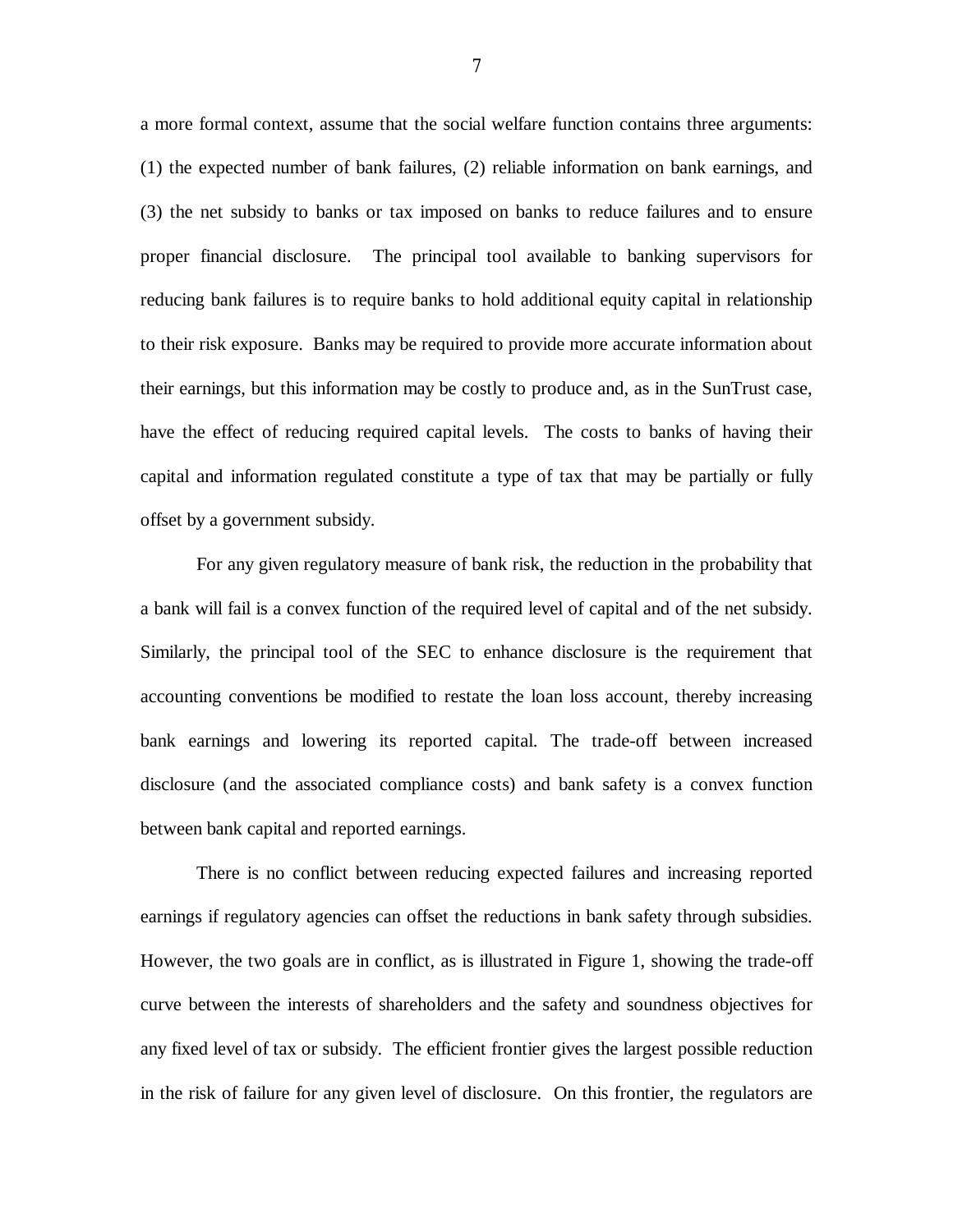assumed to be using a risk measure for capital adequacy purposes that does not distort banks' portfolio investment and are requiring banks to use the most appropriate accounting methods for disclosing earnings. The efficient frontier is concave to the origin because increases in capital yield diminishing marginal reductions in expected bank failures and reductions in reported earnings to shareholders. The shaded area inside the efficient frontier represent the set of feasible but inefficient policies. These points arise because the regulators have imposed an inefficient combination of capital and disclosure rules.

One problem in determining the socially optimal combination of disclosure and capital adequacy policies is identifying the efficient set of policies and the impact of the policies on bank failure reduction and disclosure. This problem arises because we cannot directly observe societies' preferences and can only approximate the trade-offs between risk and disclosure. Two different sets of possible efficient policies are shown as Efficient Frontiers 1 and 2 in Figure 2. Determining which frontier better represents the feasible set of trade-offs is further complicated because the efficient set of policies and the frontier will depend upon how banks respond to different regulations once they are in place. It is not feasible to ask the affected parties who have the incentive to misstate the costs and hence give biased estimates of the trade-offs. Banks, for example, have an incentive to overestimate the expected costs and underestimate the benefits in order to minimize the costs imposed by regulation. Similarly, attempting to assess the collective value of alternative disclosure policies to all possible investors would be infeasible. Asking consumers or representative investors would also likely be unreliable since they would have an incentive to underestimate the costs and overestimate the benefits.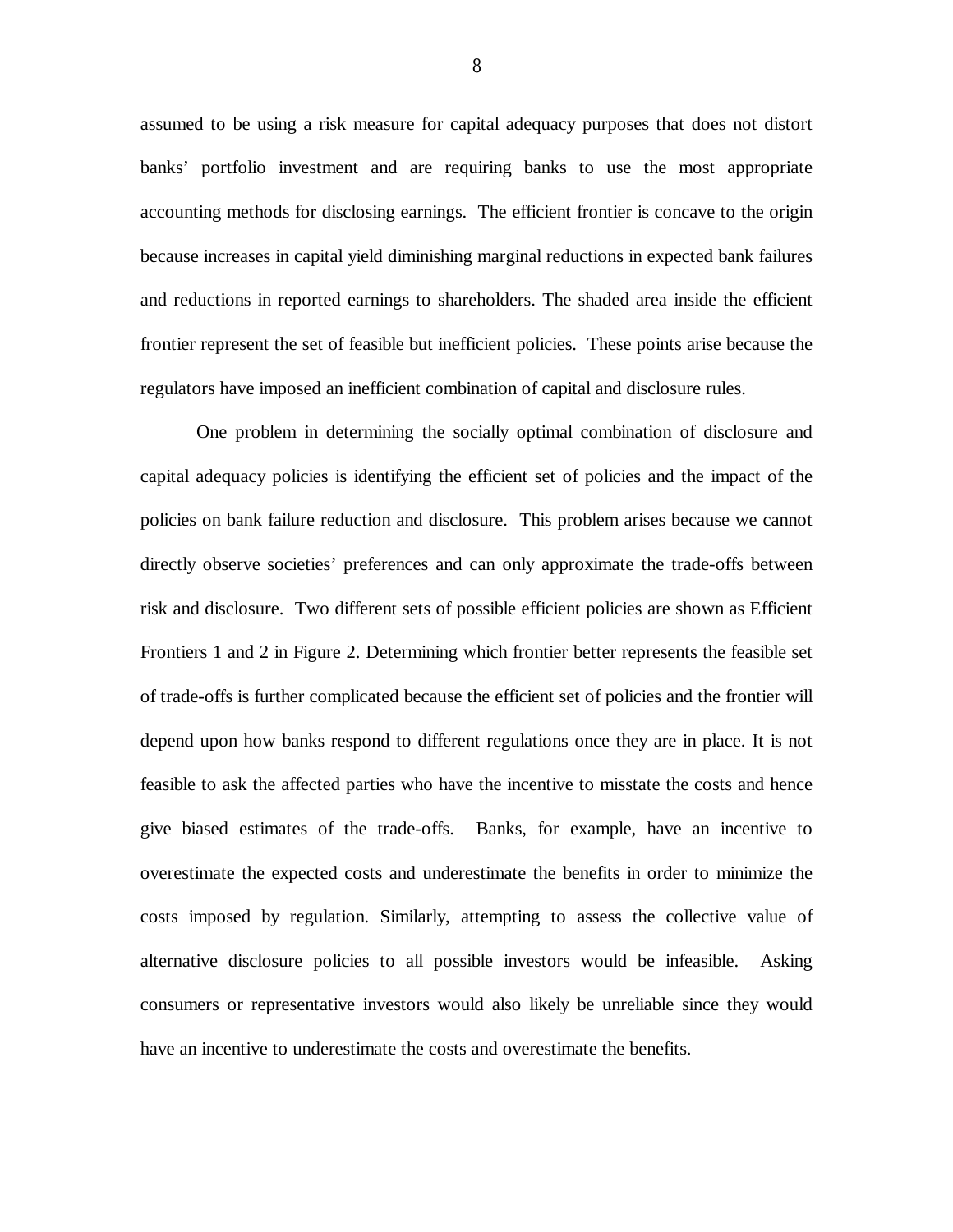#### **1.2 Social preferences**

Selection of the best combination of policies depends on social preferences and requires a measure of social welfare that is aggregated across all of the individuals in society. A number of issues exist in making such an aggregation, and Arrow's (1963) impossibility theorem suggests that no policy may exist that satisfies a seemingly reasonable set of criteria. In order to simplify, the discussion of Arrow's theorem is ignored. A social welfare function is assumed to exist with the following attributes: (1) any point on the interior of the efficient frontier is dominated by one or more points on the frontier, and (2) some subset of the frontier dominates all other points on the frontier.<sup>9</sup>

Given a well-defined social welfare function, the problem of identifying the optimal policy involves calculating the social welfare at each point on the efficient frontier and choosing the point that yields the highest welfare. When only two goals are in conflict the solution may be illustrated graphically as in Figure 3, which continues the example from the prior subsection. Once again the efficient frontier is represented as a convex curve. Suppose that social welfare is represented by the series of four concave indifference curves label A'<sub>1</sub>, A'<sub>2</sub>, A'<sub>3</sub>, and A'<sub>4</sub>, each forming a continuum of policy outcomes to which society would be indifferent on any one curve. Total social welfare is maximized by choosing a point on the curves that lie to the northeast part of the diagram. Social welfare would be higher on indifference curve  $A'$ <sub>1</sub> than on indifference curves  $A'$ <sub>2</sub>,  $A'$ <sub>3</sub>, or  $A'$ <sub>4</sub>. However, no point on curve  $A<sub>1</sub>$  is feasible because it lies outside the efficient frontier. Indifference curve  $A<sub>2</sub>$  touches the efficient frontier at a single point whereas indifference

That is, Congress can agree that some policies are more desirable than other policies even if Congress cannot agree on a unique optimal policy.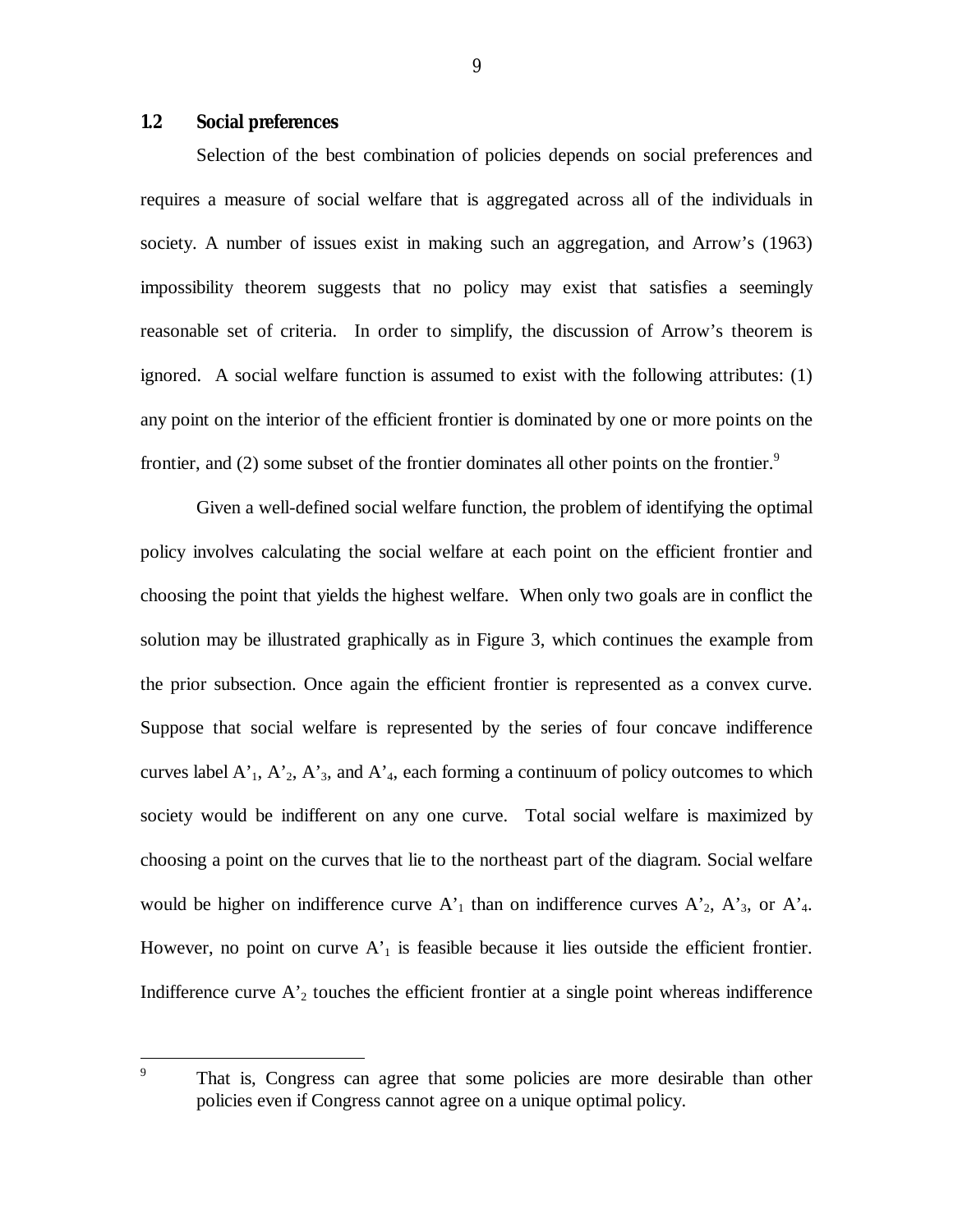curves  $A_3$ , or  $A_4$  pass through the interior of the set of efficient policies. The point where curve  $A<sub>2</sub>$  touches the efficient frontier of policies represents a feasible alternative that is superior to any point on curve  $A_3^3$ , or  $A_4^3$ .

The optimal set of policies for achieving the goals of bank failure reduction and investor protection depends on this social welfare function, and its slope defines the elasticity of substitution between policies. For example, Figure 3 shows the optimal policies both under social welfare preferences A' and under social welfare function B' (curves  $B'_1$ ,  $B'_2$ , and  $B'_3$ ). The points at which the two sets of curves touch the efficient set of regulatory outcomes differ, implying different sets of policies.

Because the social welfare function depends on preferences of the members of society, its parameters are unlikely to be known with certainty. While specialists in a regulatory agency may be able to estimate the outcomes associated with different policies, the social welfare function will generally not be subject to similar estimation. Nevertheless, the concept of revealed preference can often be relied upon to help make that determination.

#### **1.3 Optimal structure for resolving conflicting policies**

If both Congress and the government agency's sole objective were to maximize social welfare, then the only problem in picking the optimal policy would be identifying the policy that maximizes welfare. However, a presumption of our representative democracy is that the elected members of Congress are better able to listen to special interests and then evaluate the revealed preferences for different policy outcomes than is a bureaucratic agency, which often has a narrower set of goals and priorities. One way of thinking about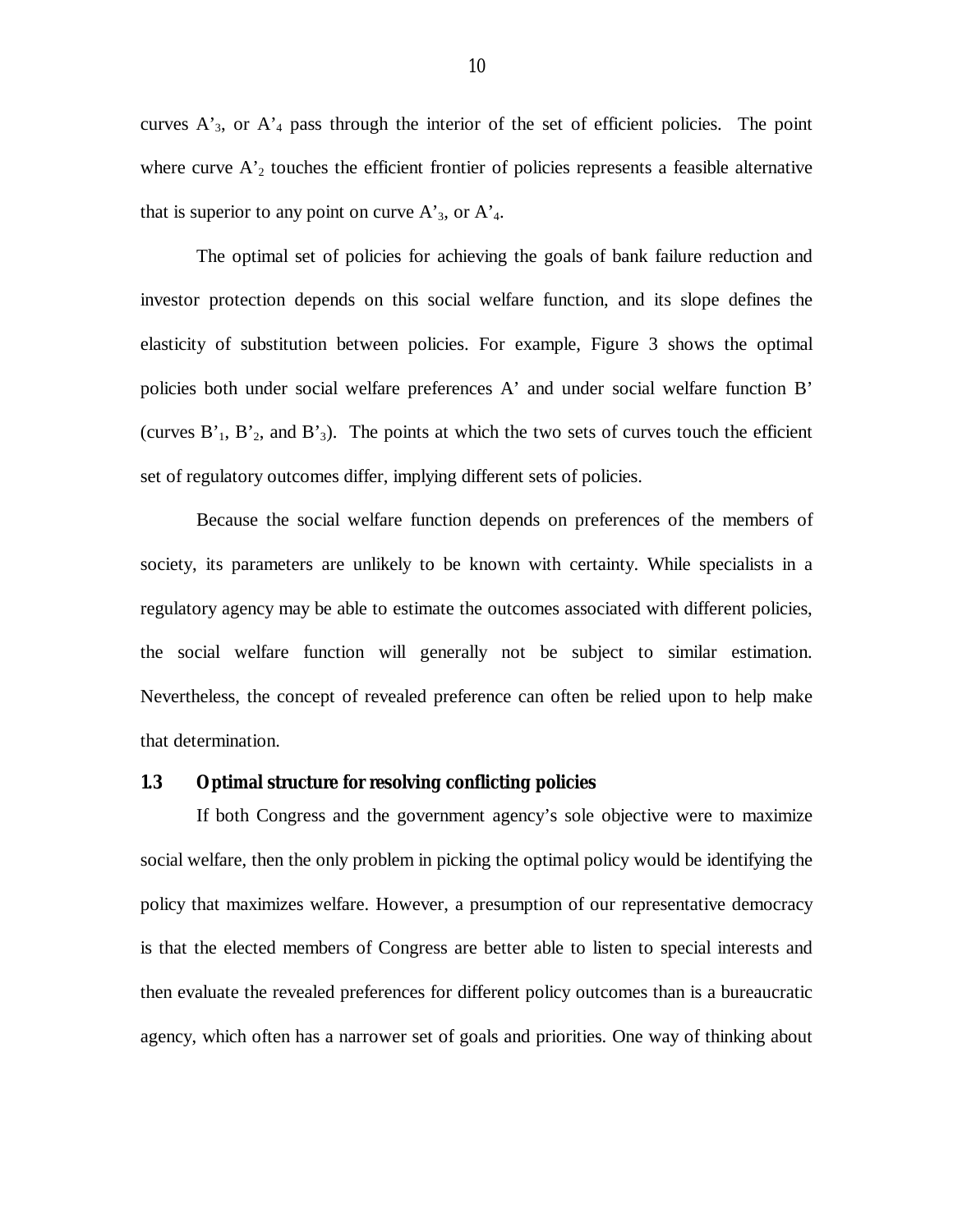this is that Congress is explicitly structured so as to reflect society's views and that its processes are likely to reveal society's preferences.

One way of combining the institutional expertise of professional regulatory agencies with that of the Congress would be for Congress to set the optimal policy, taking input from government agencies about the expected outcomes of different policies. A limitation of this approach is that the efficient frontier may be time or state dependent. Congress then has two costly choices and one feasible choice. One costly choice would be to write legislation that covers all contingencies— a task that would generally be prohibitively costly and difficult, and another would be to plan to regularly write new legislation to cover changing circumstances. Alternatively, Congress could delegate the decision-making power to a government agency and instruct the agency to evaluate different policies according to a congressionally mandated set of social criteria. Because of limitations on Congress, the most efficient method may be for Congress to determine the social welfare function and to delegate the problem of identifying the best policy to a government agency.<sup>10</sup> This issue is explored in the following section.

#### **1.4 Limitations on congressional resolution of policy conflicts**

Individual members of Congress are elected to serve their constituencies. However, once a member is elected, voters cannot directly control their member's actions. In this situation the members of Congress are acting as the voters' agents. As agents, members of Congress are in a position similar to corporate executives. Acting as agents

<sup>10</sup> An example of such a time and state dependency is the determination of which activities are closely related to banking, a set that has been growing with technological developments. In this case Congress explicitly delegated the determination of acceptable holding company activities to the Federal Reserve subject to a concise set of criteria.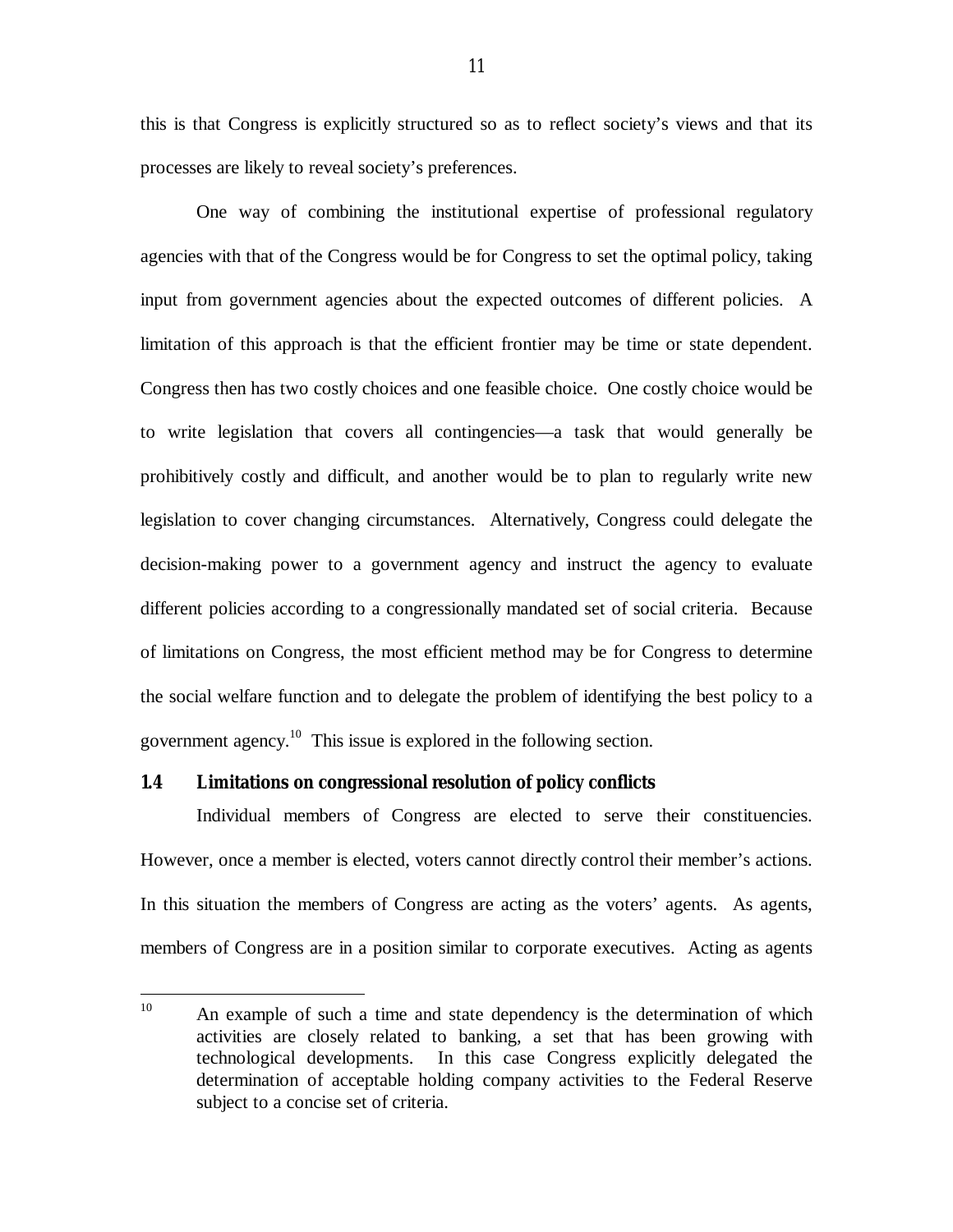for their shareholders, they also have incentives to expropriate wealth by engaging in perquisite consumption and attempting to keep their jobs (or in the case of Congress, to get re-elected.) $^{11}$ 

Analysis of agency issues in corporate finance suggests that the congressional agency problem can be substantially reduced or eliminated if (1) voters agree on their position on a particular goal conflict, (2) voters and courts had complete and costless information about the actions of their representative, and (3) voters could write binding contracts with their representative or senator. Even though the politician would retain the freedom to act contrary to the voters' interests, the contract provides sufficient incentive to follow voters' interests.

In practice none of the three incentives exist in a practical fashion for voters to control their elected representatives. Voters rarely agree on the importance or optimal resolution of all issues. They also lack complete information about the actions of their representatives. Finally, the ability to contract or to enforce it with members of Congress is very limited. The principal sanction is an adverse vote at the next election sometime in the distant future.

Interestingly, the agency problem between voters and members may encourage Congress to delegate responsibility for resolving goal conflicts to regulatory agencies. Congress may have a consensus policy it wants to follow. However, the agreed-upon policy may have adverse consequences for a sufficient number of voters who might be

 $11$ Much of the return to Congress comes from achieving public objectives and is reflected in reelection. There have, however, been instances of personal gain that comes from fees for speaking, etc., many of which have been severely limited in recent years.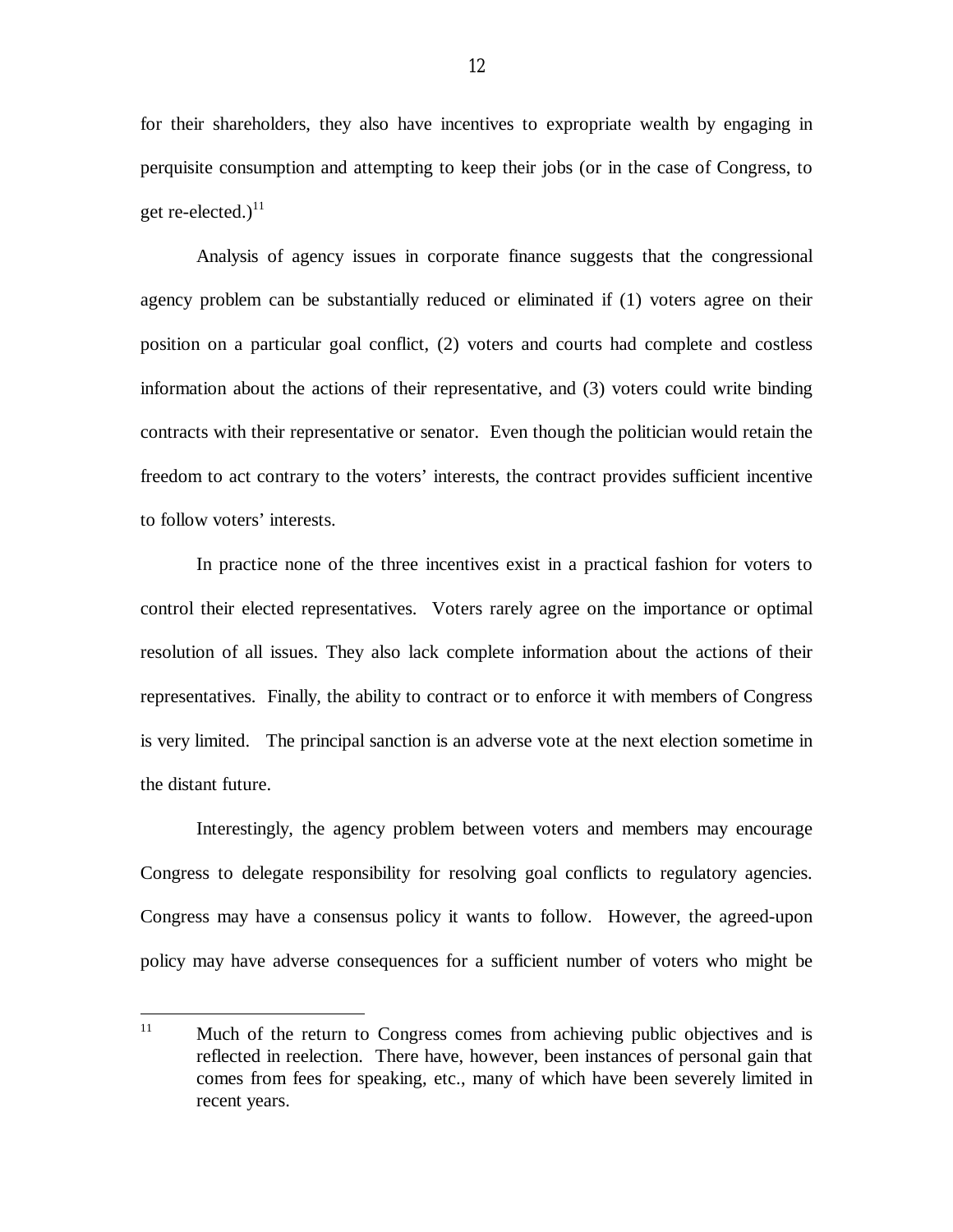induced to sanction their representative in the next election by voting for a different candidate. Individual members can avoid offending part of their constituency by assigning responsibility for resolving some policy conflicts to the regulatory agencies, thus permitting members to claim credit for any beneficial effects of new legislation while deflecting the heat for the unpopular consequences to the agencies.<sup>12</sup>

The above analysis does not imply that obscuring unfavorable information is always undesirable in dealing with a principal-agent problem.<sup>13</sup> Congressional decisions to assign agencies with implicit responsibility to take unpopular actions may be desirable under some circumstances. For example, the U.S. electoral cycle may induce Congress to prefer trade-offs that achieve short-run benefits at the expense of incurring costs in the distant future and to avoid short-run costs even if it means passing up future benefits. Congress may reduce this bias in policymaking by assigning conflicting policies to a longlived regulatory agency that does not place as high a discount on future costs and benefits. 14

Agency problems also arise within Congress because of the way it seeks to conserve its members' time, a scarce resource. The committee system, with oversight responsibility over related sets of issues, not only economizes on time but also creates the

 $12<sup>12</sup>$ See Kane (1980) for a discussion of the use of the Federal Reserve by Congress as a scapegoat for any deficiencies in the macroeconomic condition of the U.S. Schoenbrod (1993) argues more generally that Congress routinely allocates benefits to specific social groups without explicitly recognizing that it is imposing costs on other social groups. This leaves individual members free to blame the agency when it imposes the necessary costs.

<sup>&</sup>lt;sup>13</sup> Persons (1997) argues in a corporate setting that management misrepresentation may be efficient in certain cases where it reduces monitoring costs.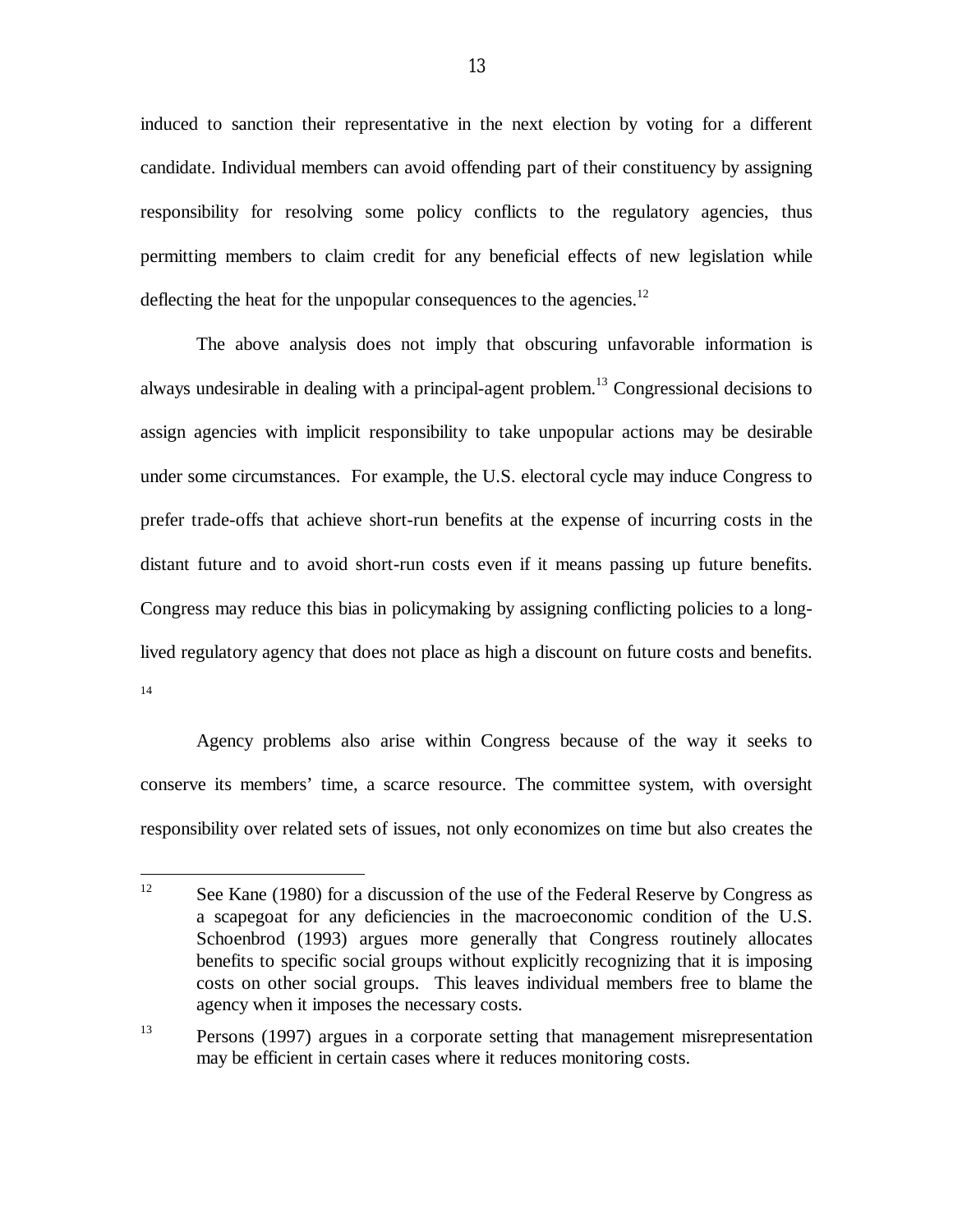potential for members of the oversight and funding committees to obtain control rents from regulatory agencies and their constituencies. Members who are particularly interested in a set of economic goals may be able to exercise substantial influence over an agency's choice of priorities. Indeed, these members may be able to induce the agency to establish priorities among the goals in cases where there is almost no chance the full Congress would agree to such priorities.<sup>15</sup> This ability to influence agencies provides a further incentive for the committee writing legislation to delegate goal conflicts to a regulatory agency especially when that agency will be subject to the committee's iurisdiction in the future. $16$ 

#### **2 Reducing agency problems between Congress and the regulatory agencies**

Regulatory agencies play two important roles in setting public policy: (1) they provide Congress with information about the set of efficient policies, and (2) they implement the resolution of conflicting goals delegated to them. In either case, Congress often has delegated authority to more than one of the financial regulatory agencies. An important issue for the current debate is whether and how this division of authority among the agencies influences their ability to perform their roles. $17$ 

 $14$ <sup>14</sup> Blinder (1997) argues that more decisions should be delegated to government agencies in part because the agencies tend to have longer time horizons.

<sup>&</sup>lt;sup>15</sup> See Noll (1971) and Schoenbrod (1993).

<sup>&</sup>lt;sup>16</sup> Kroszner and Stratmann (1998) provide an additional reason why oversight committee members may want to exercise control over an agency. They argue that the Congressional Committee structure supports the development of a reputational equilibrium in which committee members gain a reputation for supporting the views of a particular special interest and the special interest group gains a reputation for providing campaign contributions to the member.

 $17$  This problem has some analogies to those discussed by Coase (1937). These analogies are discussed by Lehn (1999).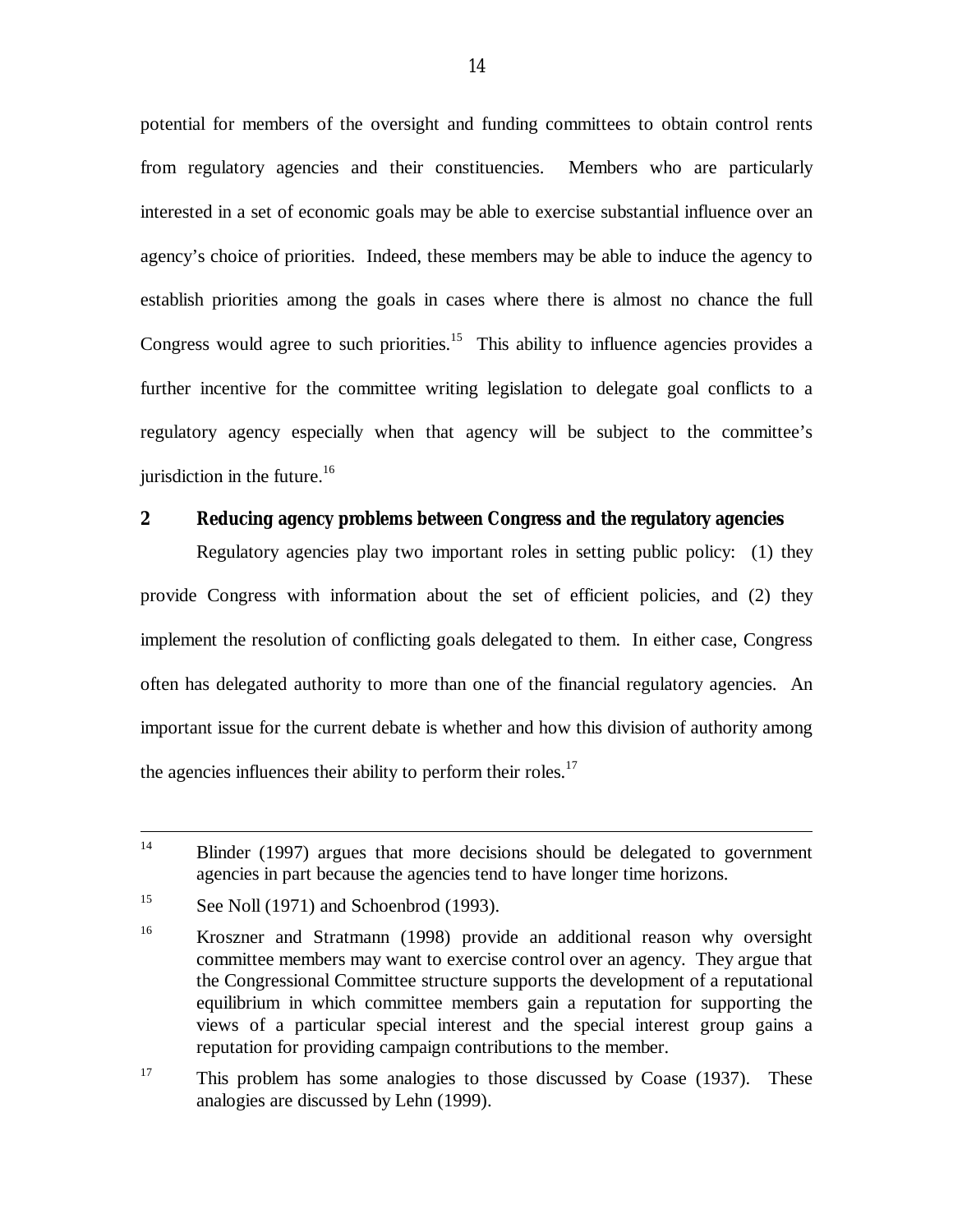One consideration is the relative efficiency of different agency structures in producing information. If economies of scope exist in gathering information across different types of financial services, then internalizing goal conflicts may enhance the efficiency of information production. Alternatively, there may be diseconomies of scope such that information is more efficiently produced by agencies that specialize in particular problems or industries.

Dewatripont and Tirole (1999) examine the case of information production from the perspective of the incentive to produce costly information. They consider the question: why would an organization consciously set goals for some of their members that differ from optimization of the organization's welfare? Why, in particular, would an agency assign certain agents responsibility to serve as an advocate for a particular cause? They argue that when the rewards to agents are more contingent on the result of the decision process than on actual information production, motivating an agent to gather information on all sides of an issue may be costly or impossible. In contrast, agents that act as advocates for a specific cause may be motivated either to generate more information or generate the same information at lower cost. In their analysis they contrast the approach taken in the U.S. judicial system with the German system. In the United States lawyers are charged with presenting the best case for the defendant and prosecution in the belief that truth will bubble up in the process and can be winnowed out by a judge or jury. Under the German system, however, the judge is charged with seeking the truth, and in doing so he has an important role in examining witnesses and is given sole power to select expert witnesses.

<u>.</u>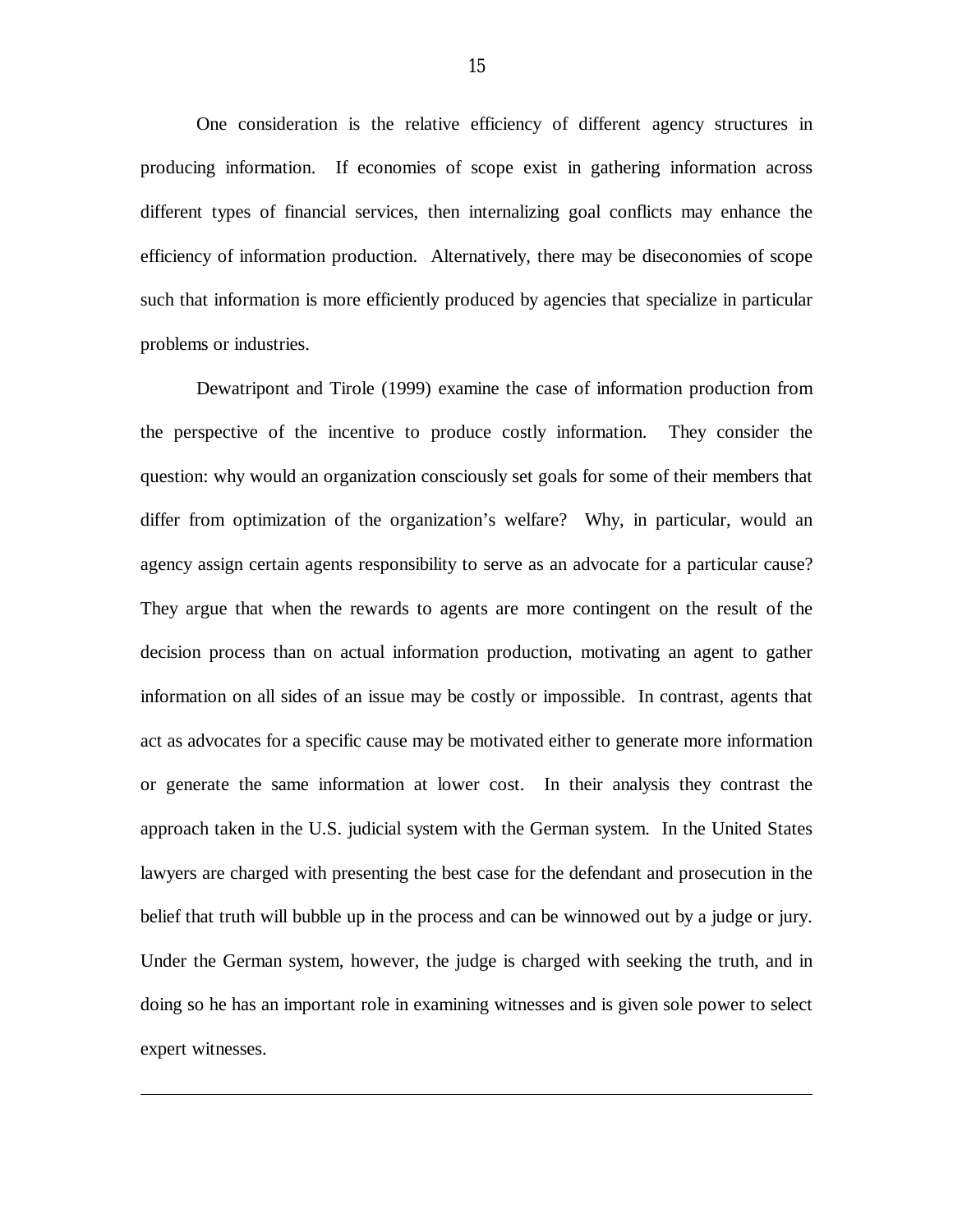Dewatripont and Tirole's findings suggest that when agencies' sole responsibility is information production then assigning advocates for different social welfare goals may be efficient. The following subsection analyzes the case where Congress has delegated responsibility for resolving a goal conflict to one agency and concludes that information production is also essential in that case. The second subsection then considers the benefits and costs of assigning the role of goal conflicts to different agencies.

#### **2.1 Internal resolution and the need for information**

As a base case in analyzing internal resolution, consider a regulatory agency headed by a single administrator who can make decisions without seeking public comment. Further, assume that Congress delegated responsibility for several goals with potentially conflicting policy implications but did not set any ex ante priorities among the goals. Under these assumptions, the agency head would have the maximum flexibility to implement Congress's conflicting goals according to his or her priorities.

The priorities of such an agency head may come from a variety of sources. One determinant that is likely to be important is the agency's self-interest. For example, the staff report of the Senate Committee on Governmental Affairs (1977, vol. 5, chapter 3) discusses a common, fundamental conflict when a regulatory agency is charged with both promoting and regulating an industry. The report argues that the goal of promotion typically dominates other policy goals, a tendency that can have undesirable outcomes. There are several reasons why promotion tends to dominate. First, the agency's importance and even existence depends on the fate of the industry it regulates.<sup>18</sup> Second,

Such a conflict is one reason given for the Federal Home Loan Bank Board's failure to aggressively address the thrift debacle in its early stages.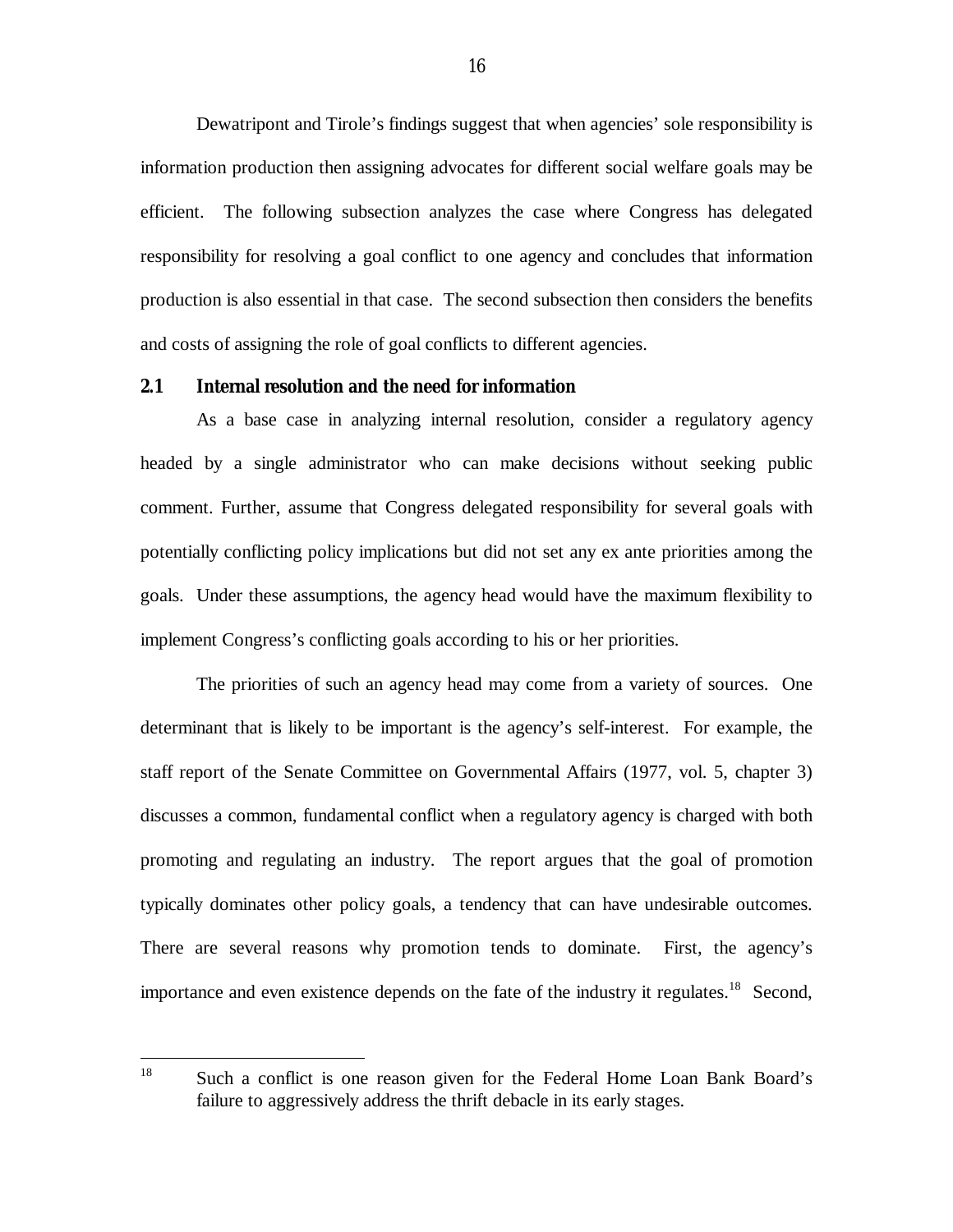even if the agency is not assigned responsibility for promoting the industry it regulates, the agency may nevertheless by captured by its regulatees. Third, Kane (1988) has argued that agency heads often take lower-paying regulatory jobs so as to obtain future lucrative employment in the industry they have been regulating. Thus, agency personnel have little incentive to be "tough" on the institutions they regulate.

Congress may offset the tendency of promotion to dominate regulation by legislating priorities among the various goals when it disagrees with those set by an agency. The setting of such priorities will generally have some influence over an agency because most are creatures of Congress and do have a degree of accountability. However, a determined administrator may choose to follow his own priorities and argue that, given the facts, his choice is consistent with Congress's professed priorities. Thus, in order to be assured that an agency is following its priorities, Congress must be ready and able to hold an agency accountable. As an extreme example, Congress held the Federal Home Loan Bank Board accountable for the losses suffered by the Federal Savings and Loan Insurance Corporation and shifted responsibility for regulation thrifts to a newly created agency called the Office of Thrift Supervision. Concern for controlling this agency problem was clearly behind the accountability and reporting provisions of FDICIA.<sup>19</sup>

Kane (1997) emphasizes the importance of transparency in agency decisionmaking as essential for Congress to hold an agency accountable. He points out that sometimes an agency follows priorities that are not acceptable to Congress or voters and may choose to provide misleading or even false information to justify their actions. Moreover, even in less extreme cases than envisioned by Kane, regulatory agencies have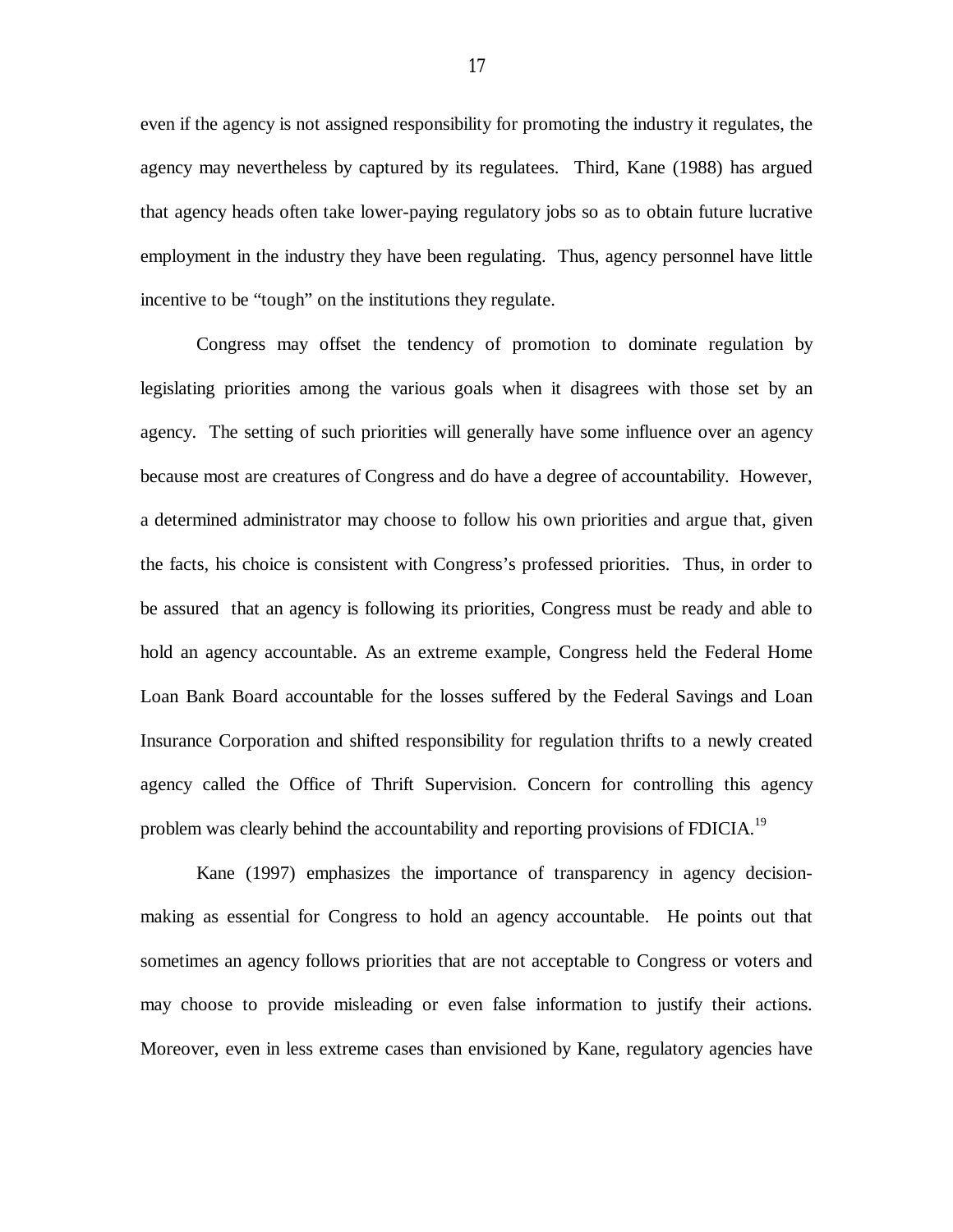incentives to manage the information available to Congress in order to make their policy decisions appear in the most favorable light possible. This strategy would include publicizing facts and analyses consistent with its policy while disclosing adverse information in more obscure forums.

#### **2.2 Costs and benefits of external resolution**

Congress typically applies a variety of methods to obtain information from sources outside the regulatory agencies' direct control. For example, hearings often solicit the opinions of academics and private sector participants. Congress also has established an independent investigative arm, the General Accounting Office, which investigates regulatory agency actions. However, these alternative sources of information are not a complete substitute for receiving full information from the regulatory agency. Congress may not even know that an agency has faced and resolved a problem of conflicting goals. Both academics and the private sector are valuable sources of information but they too may have their own agendas. The limitations on third part information sources has two implications: (1) outside sources may not bring regulatory agency decisions to Congress's attention if they agree with the policies, and (2) outside sources may also have an incentive to distort the information they provide to Congress.

Another way for Congress to obtain information about conflicting goals is to assign responsibility for different goals to different agencies. The different agencies may agree to follow a particular policy and then each provides information consistent with the policy. However, the agencies will often disagree about the appropriate policy. This may take the form of disagreeing about the shape of the efficient frontier, such as whether

 $19$  See Carnell (1992).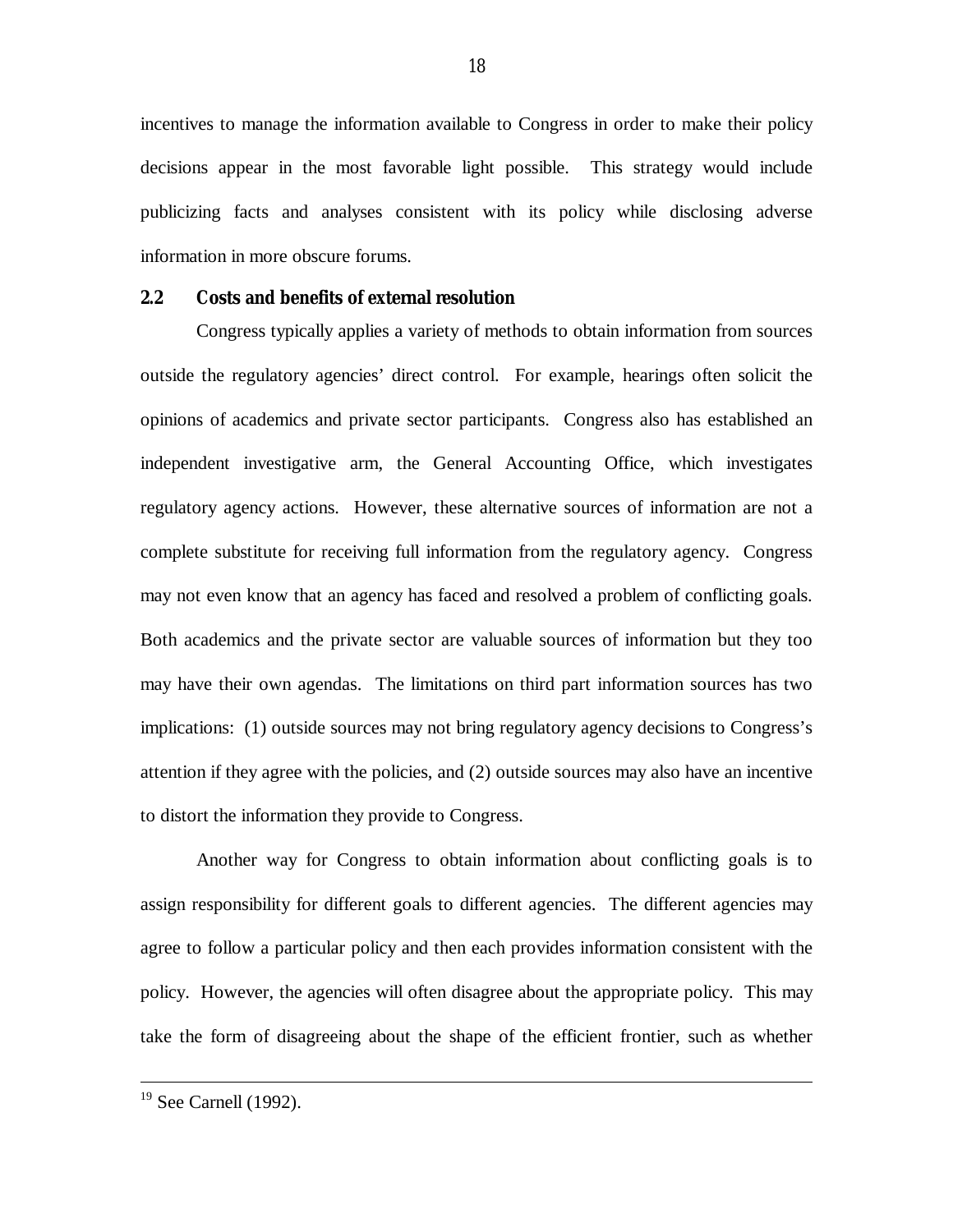Frontier 1 or Frontier 2 in Figure 2 better depicts the efficient frontier. In this case, the mere existence of two agencies that have been following different policies may help to generate additional empirical information about the shape of the efficient frontier. It may even be that because of the different mix of agency goals, agencies may not even be concerned about the same set of goal trade-offs. For example, the Commodity Futures Trading Commission (CFTC) regulates derivative contracts traded on exchanges. Exchange-traded derivatives generally have fixed sizes and contract length, and these terms cannot be altered by either the buyer or seller. In contrast, financial firms developed over-the-counter (OTC) derivatives for use by large, sophisticated market participants where the buyer and seller could set whatever terms they wished. Although the market for OTC derivatives is not regulated, many of the dealers, including the commercial banks, in this market are regulated. The rapid growth of the OTC derivatives market has revealed the strong underlying demand for derivatives that have flexible contract terms. If the CFTC had sole jurisdiction over all derivatives contracts, then the market may not have grown so rapidly given that the derivatives exchanges are the CFTC's primary constituency. Thus, Congress was able to learn something about the efficient set of derivatives regulatory policies that it might not have learned if the CFTC had sole responsibility for derivatives.<sup>20</sup>

If the conflicting goals are assigned to different agencies, then the external resolution of the issue significantly increases the probability of a public debate and in the process leads to a better revelation of the nature of the trade-offs involved and what

<sup>20</sup> However, this learning may have been at the expense of the CFTC's long-time goals, such as that of having the prices set on derivatives transactions be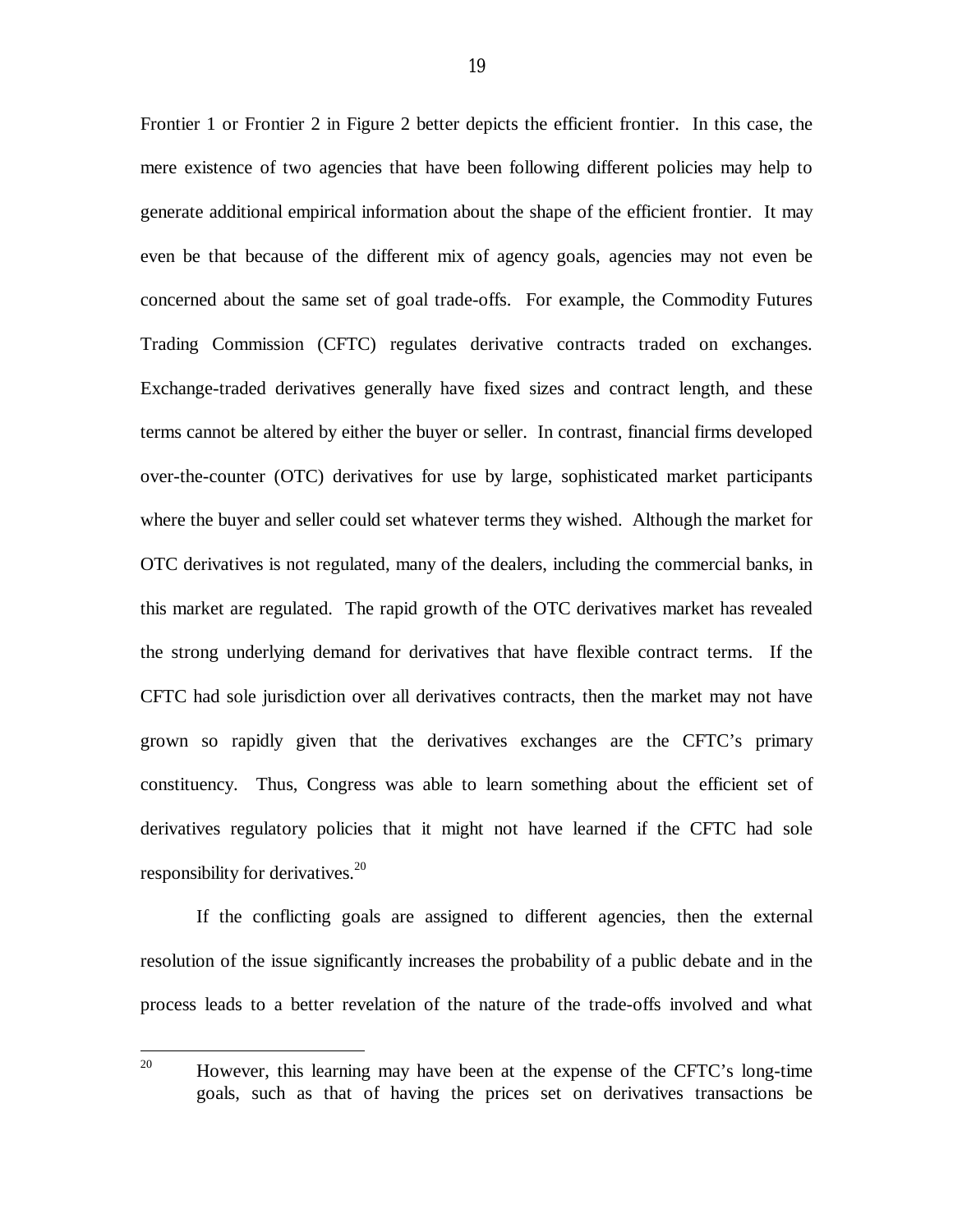parties may benefit and be adversely affected. External conflict resolution will often result in a disagreement between the agencies, especially if the agencies perceive themselves to have different "missions." Moreover, a conflict between the agencies is more likely to receive public consideration for a variety of reasons. Regulatory agencies have the resources (for example, public relations budgets) and the opportunities (for example, speeches to trade associations and Congressional testimony) to publicize the differences.<sup>21</sup> The agency heads also typically have some credibility with the press and Congress by virtue of their positions.

An advantage of a public debate between the agencies is that it is likely to discourage regulatory agencies from making arguments based on incomplete or misleading information, and, if they do, then opposing sides have clear incentives to correct the misinformation. An agency that makes obviously bad arguments risks not only embarrassment but also the chance that Congress will resolve the conflict in a manner unfavorable to the agency.<sup>22</sup> Thus, the mere threat of a public debate may discourage an

<u>.</u>

 $22$  Noll (1971) argues that in many circumstances agencies define success as consisting of two parts: (1) the terms of their decisions are not overturned by Congress or the courts and (2) the agency is fully funded by Congress.

transparent.

<sup>&</sup>lt;sup>21</sup> For example, some academics such as Carron (1982) and Kane (1985) tried to raise public awareness and concern about the emerging thrift debacle in the early and mid-1980s. However, their arguments were offset by disinformation put out by the thrift industry seeking to maximize the value of the deposit insurance subsidy and by the Federal Home Loan Bank Board's general support of the industry. Had there been an agency solely in charge of managing the thrift's deposit insurance fund, then the industry's problems might have been more widely recognized at an earlier stage of the debacle. Such an agency could have helped broadcast the academics' findings and given them additional credibility.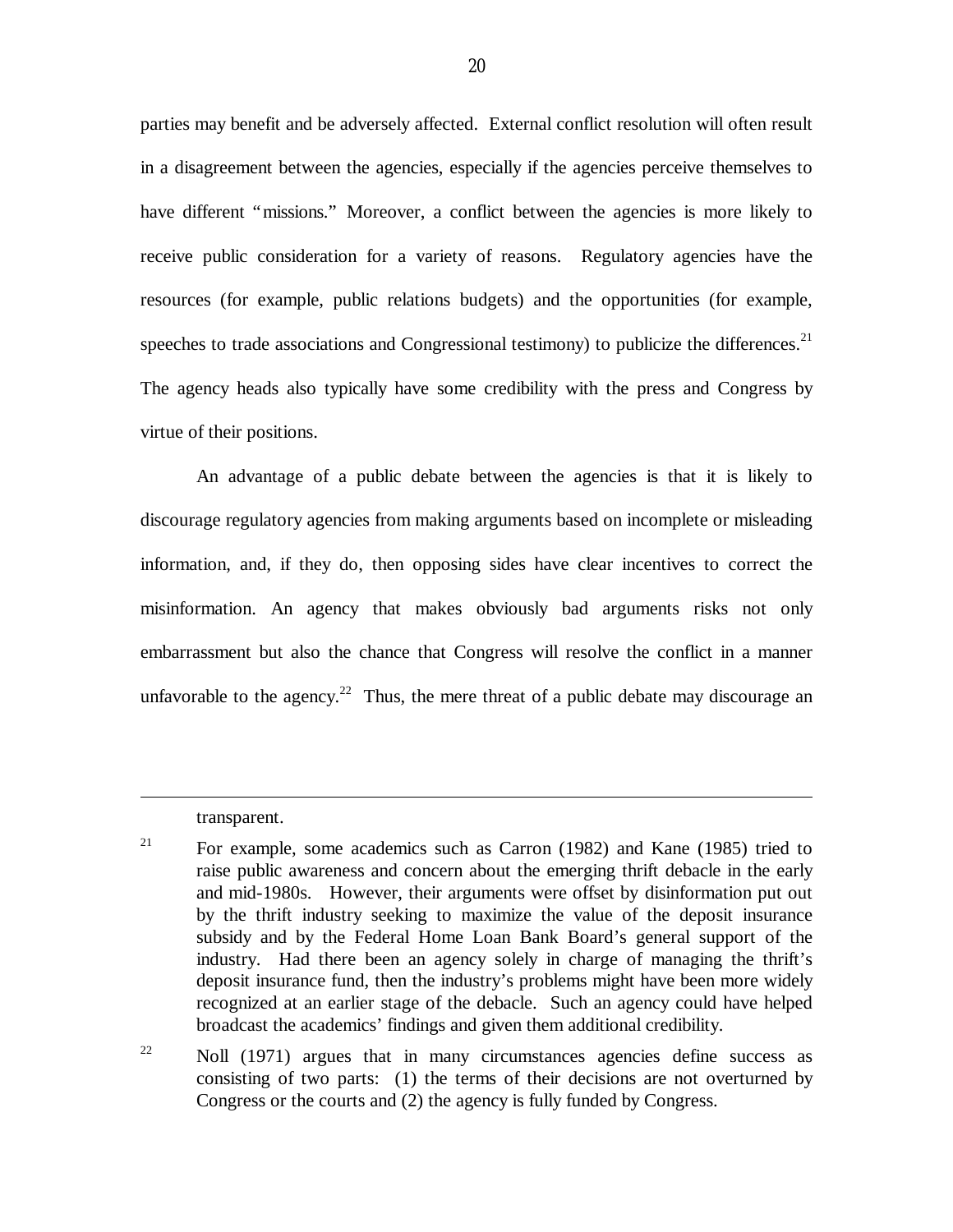agency from resolving conflicting goals in a manner that would subsequently be reversed in Congress or by the courts.

Although external resolution may have the beneficial effect of increasing public debate, it may also produce some disadvantages. Even if external resolution produces the same regulatory policies as internal resolution, the execution of these policies by a single agency may be more efficient than that obtained by two agencies whose actions need to be coordinated. Moreover, external resolution creates the potential for the conflict to remain unresolved. Each agency may choose to establish regulations consistent with its own priorities even if these regulations conflict with those issued by another agency.<sup>23</sup> The trade-offs here appear to be time versus refinement of the resolution. More timely resolution of the differences may increase the chance that a decision will not be in the best public interest. Ultimately, of course, regulatory arbitrage will take place.

The potential benefits and costs of assigning conflicting goals to different agencies are illustrated in Figure 3. When conflicting goals are assigned to Agency A, then it would resolve the conflict at the point where  $A<sub>1</sub>$  is tangent to the efficient frontier. Similarly, when Agency B, is assigned the conflict, then it would pick the point of tangency between  $B<sub>1</sub>$  and the efficient frontier. If Agency A is assigned goal A and

<sup>23</sup> <sup>23</sup> For example, the OCC and Federal Reserve disagreement on the appropriate role of bank subsidiaries. The OCC recently modified its Part 5 rules to allow for the possibility that bank subsidiaries may engage in a wider range of activities. In response the Federal Reserve recently proposed extending Sections 23A and 23B of the Federal Reserve Act to bank subsidiaries engaged in activities impermissible to be performed within their parent bank. Although the OCC has incorporated Sections 23A and 23B into its new Part 5 rules, the Federal Reserve's extension of these sections would deprive the OCC of any opportunity to relax the more potentially costly parts of 23A and 23B. The Federal Reserve proposal is a miscellaneous interpretation of 12 CFR 250: Docket R-0977.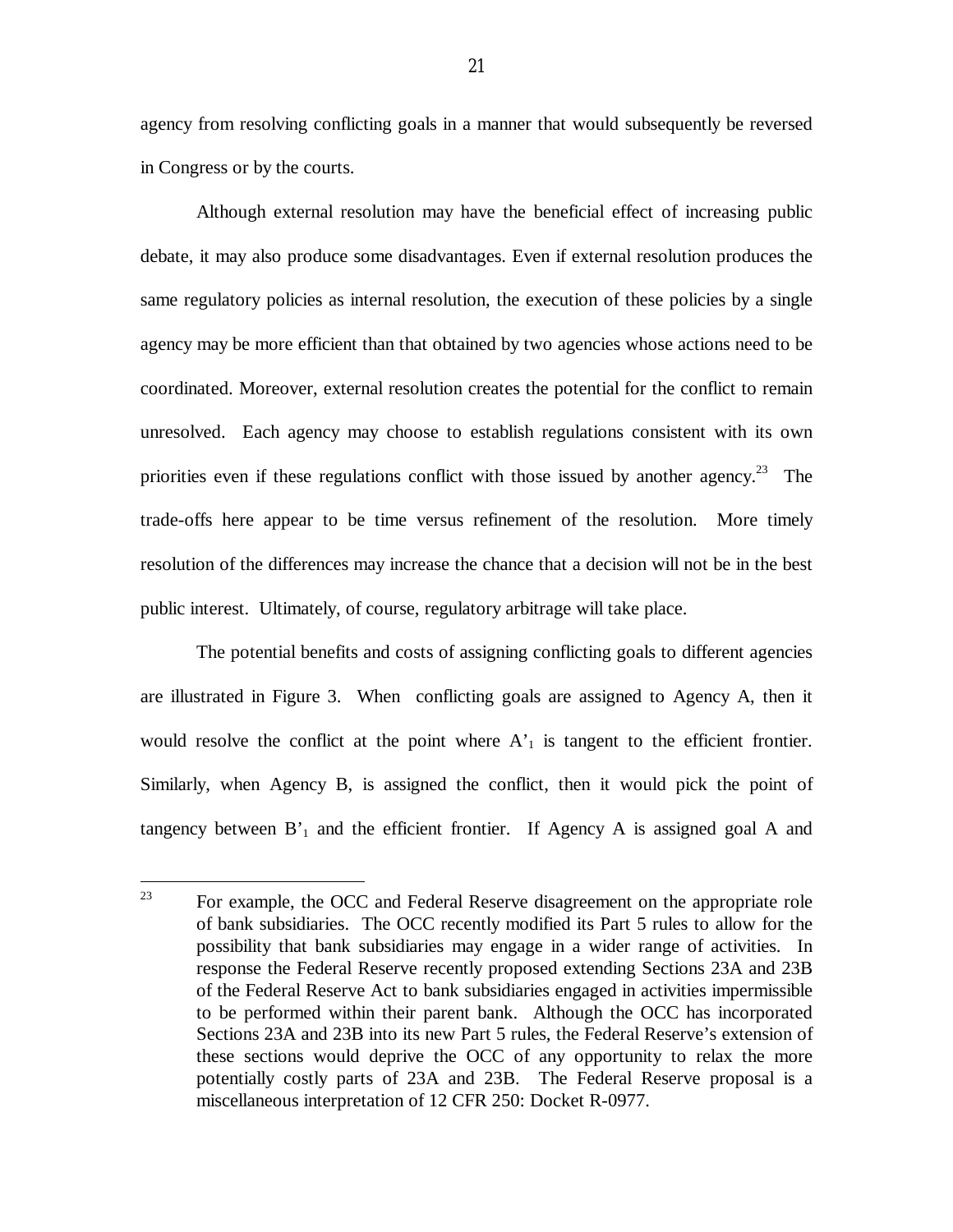Agency B is assigned goal B then a variety of solutions are possible. One of the agencies may effectively be able to force the other to accept its solution, in which case policy would result in something close to  $A<sub>1</sub>$  or  $B<sub>1</sub>$ . Alternatively, the two agencies could coordinate their actions to resolve the conflict at  $C_1$ . A third possibility, however, is that the two agencies will not coordinate their actions, and each may attempt to obtain its own unconditional optimum with the result that the position obtained lies well inside the efficient frontier at a point such as  $C_2$ . Under any of these alternatives, Congress may change the outcome via legislation, setting priorities among the goals or legislating a particular policy. The potential danger, however, is that Congress may be unable to change inappropriate policy because none of the alternatives has sufficient political support to be adopted into law.

#### **3 Implications of alternative structures for conflict resolution**

Analysis of internal versus external resolution of goal conflicts suggests that neither approach is necessarily optimal in all circumstances. Moreover, it is doubtful that all goal conflicts could be resolved either internally within an agency or externally between two or more agencies. Our economy is so interconnected that internal resolution of all conflicts would likely require a single super agency in charge of all regulatory issues. The creation of a super agency that would internalize all potential conflicts from the environment to banking also would dilute the level of senior staff and administrator expertise.<sup>24</sup> Such dilution would undercut one of the reasons for creating regulatory agencies in the first place. Internal resolution provides superior coordination of policy.

<sup>24</sup> However, see the discussion below of placing all regulatory agencies under the executive branch.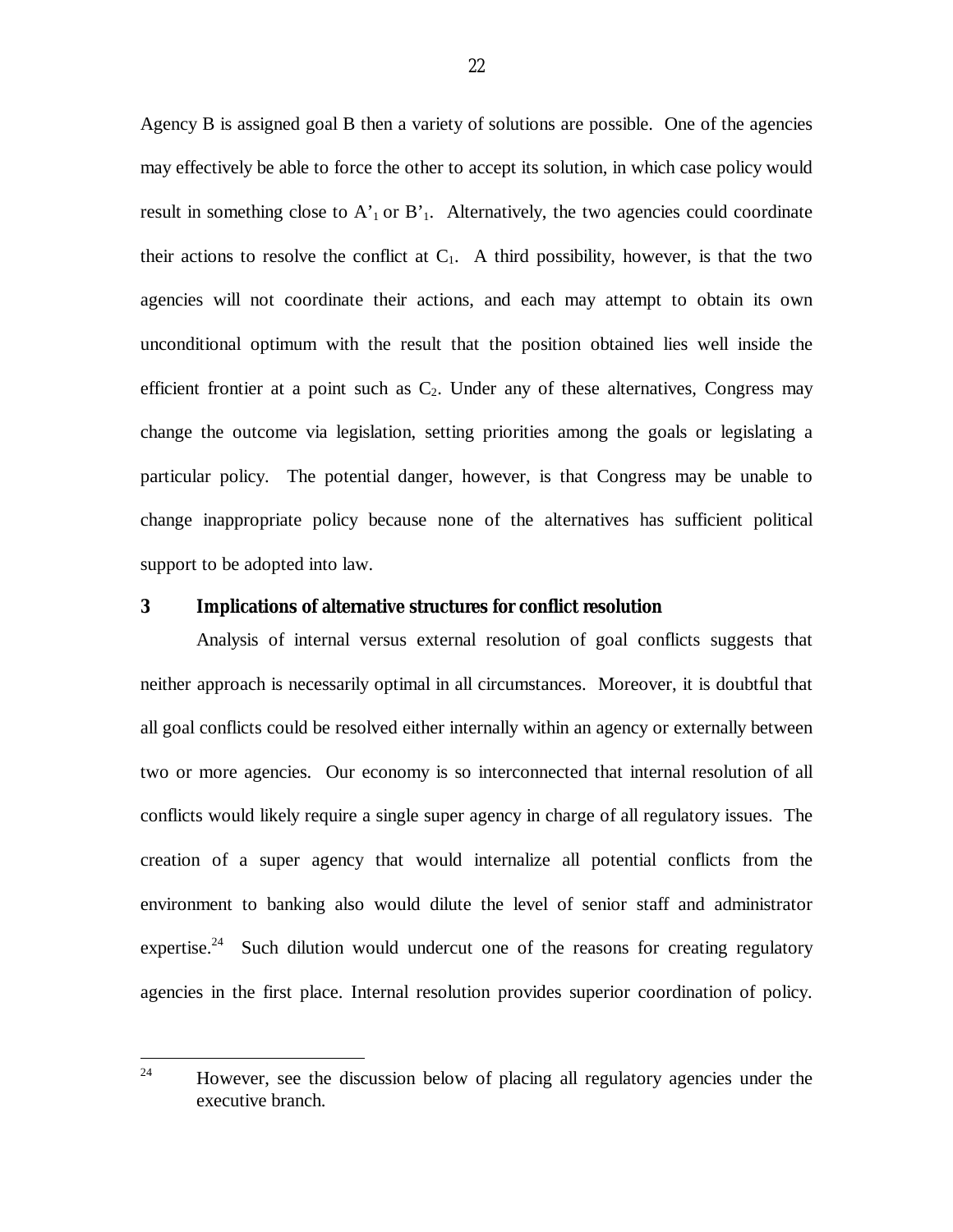However, internal resolution may also result in inferior policies being followed relative to what the agency would have done if its actions had been subject to public debate, especially when the agency's constituency is narrow relative to the individuals affected by the agency's decisions. Conversely, it is impossible to assign all conflicting goals to separate agencies. The set of potential goals from financial regulation is simply too large. The advantages and disadvantages of external resolution are the mirror image of those for internal resolution.

In practice, the U.S. financial regulatory system is designed to mitigate the disadvantages associated with both internal and external conflict resolution. Agency decisions are subject to a variety of mechanisms that encourage public debate, and these mechanisms serve to reduce the problems associated with internal conflict resolution. Similarly, several mechanisms exist to promote coordination between multiple agencies, which may tend to alleviate the problems associated with external conflict resolution.

#### **3.1 Generating public debate with internal conflict resolution**

The ultimate in internal conflict resolution is to have a single individual capable of making unilateral changes in regulations without providing any opportunity for public debate. Congressional oversight provides some limits on the ability of agencies to adopt inappropriate policies. Further, a number of mechanisms exist that create an opportunity for public debate when the final decision about goal conflicts is made by a single agency.

#### *3.1.1 Review of decisions by the judicial system*

A regulatee that is subject to an enforcement action, and that disagrees with the regulation underlying the enforcement action, may appeal to the courts for judicial review.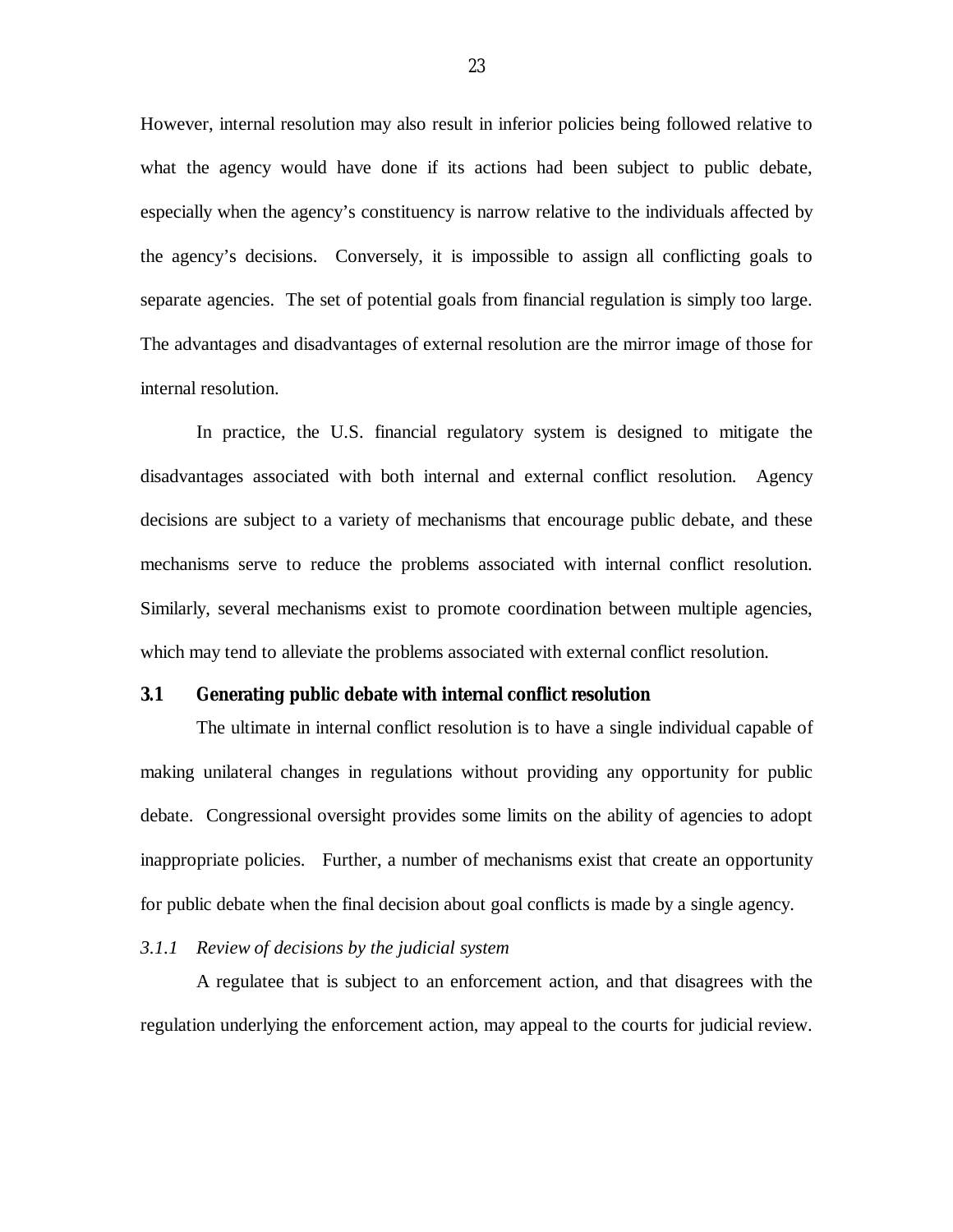However, the grounds for seeking such judicial review are limited.<sup>25</sup> The regulatees may ask for the regulation to be overturned on a variety of grounds, including claims that the statute upon which the regulation, is based is unconstitutional, the agency exceeded its statutory powers in issuing the regulation or the agency did not follow proper procedure in approving the regulation. However, the courts do not want to assume primary responsibility for writing regulations, and they often seek to defer to the regulatory agencies absent a showing that the agency has "arbitrarily or capriciously" exceeded its authority. Hence, regulatees that seek judicial review merely on the grounds that an agency gave priority to the wrong public policy goal are unlikely to be successful.

#### *3.1.2 Public comment on proposed regulatory changes*

All U.S. financial regulatory agencies must provide an opportunity for public comment on proposed new regulations and revisions to existing regulations.<sup>26</sup> These public comment periods limit an agency's ability to act in secret and can be helpful in avoiding unintended policy conflicts. However, the comment periods will not necessarily force a public debate of the issues. Moreover, the fact that regulatory agencies must solicit public comment does not prevent them from ignoring the comments and proceeding with their intended plans. Interested parties must have sufficient resources to analyze the facts, law, and political situation in order to make suggestions that will likely influence a

<u>.</u>

<sup>&</sup>lt;sup>25</sup> The general terms for judicial review of agency actions is set out in the Administrative Procedures Act of 1946. See Robinson (1991, chapter 5) for a discussion of the issues of who can ask for judicial review and the scope of that review.

<sup>&</sup>lt;sup>26</sup> See 5 U.S.C. 553.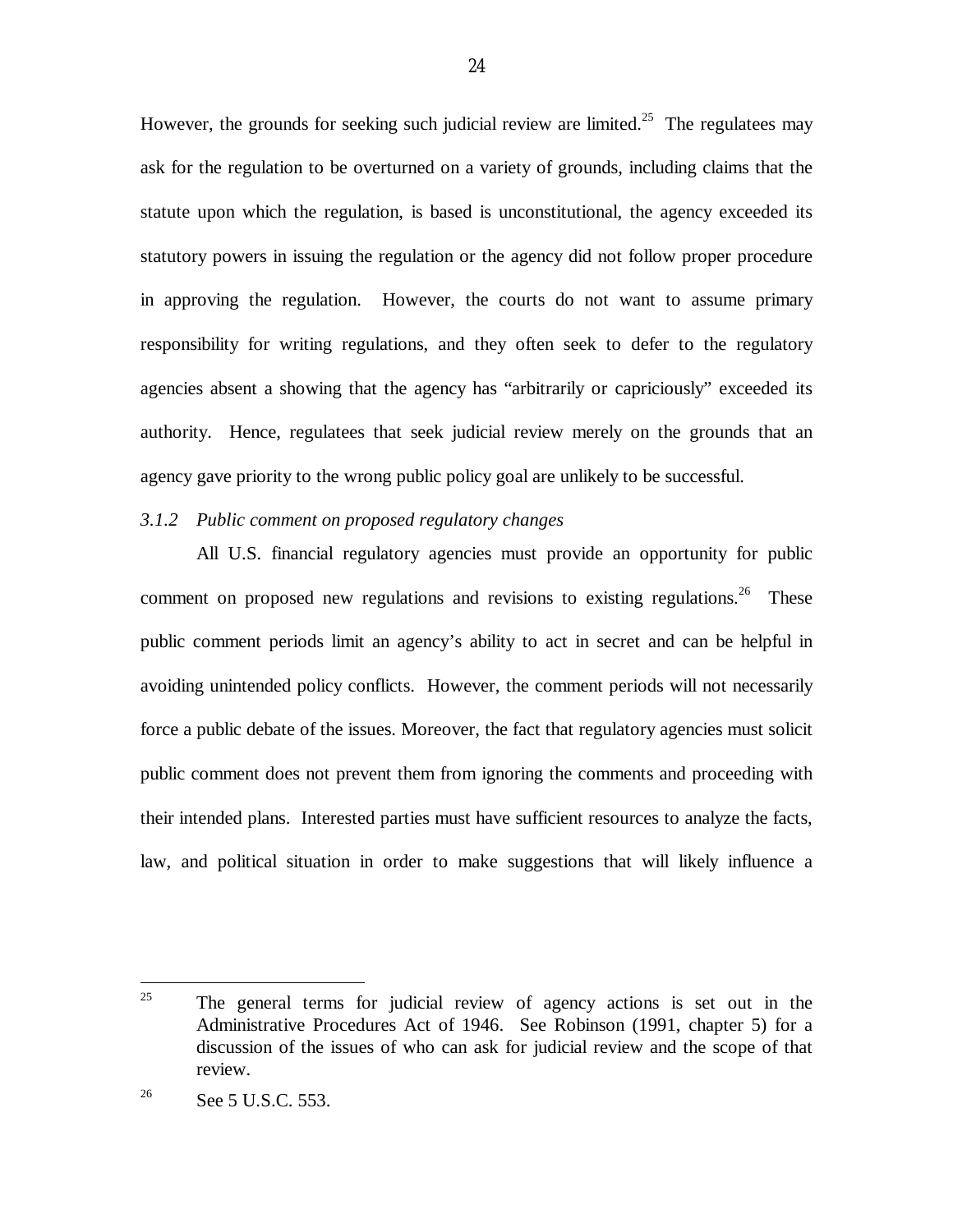regulatory agency.<sup>27</sup> Further, to be assured of a public debate of the issue, they must have the resources to publicize the proposed changes and a willingness to use those resources in order to be assured that their concerns reach a broader audience.

#### *3.1.3 Regulatory agencies headed by Boards rather than a single administrator*

The advantage of external resolution in improving agencies' decisions may be partially obtained within a single agency by requiring the agency decisions to be approved by a board rather than a single individual. If an agency's regulatory decisions must be approved by a board then all decisions must undergo some scrutiny, which may reduce the potential that very bad decisions will be made. Indeed, Noll (1971, p. 102-103) notes that if someone on the board chooses to dissent, they are in the best position to use available data and staff to develop strong arguments for that dissent. The existence of a board also provides some institutional memory and political insulation, which may be especially valuable when Congress delegates decisions that have substantially different short- and long-run consequences.

The existence of a board cannot fully capture the advantages of external resolution since members of the board are operating under the same statutory framework and are of the same agency. Hence, they are more likely to agree that their agency's primary mission takes precedence over its other goals. Further, even when board members disagree, they will usually have an incentive to quietly compromise in order to maximize the board's flexibility in the future. Finally, the President's Advisory Council on Executive Organization (1971, p. 34--otherwise known as the Ash Commission) argues that boards

<sup>27</sup> Kerwin (1994, 170) says "organizational resources and political sophistication are … prerequisites to effective participation."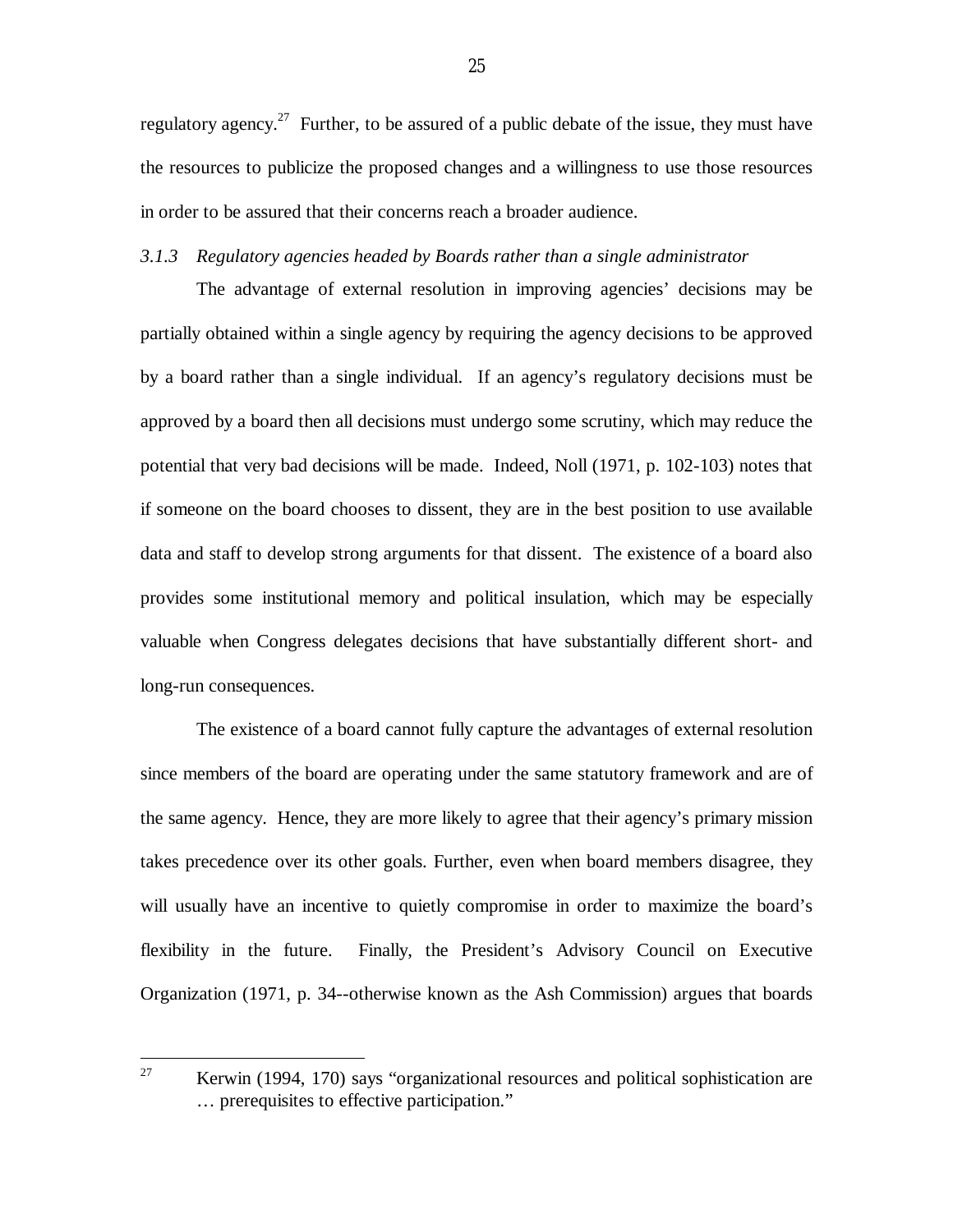by their nature have difficulty formulating "major policy statements or rules." The council further argued that commissions tend to prefer "to wait for a suitable case to come along which will force the issue, though often in a narrow fact situation."

#### *3.1.4 Competing oversight agencies*

The financial regulatory system is unique from most other regulatory setups in the U.S. economy in that it allows for competing regulatory agencies for identical institutions. The three bank agencies have important differences in policy responsibilities (such as the FDIC having responsibility for the insurance funds), but the mix of goals assigned to their bank supervisory functions is nearly identical. While the agencies often agree on policy, the differences in their responsibilities provide a starting point for their policy differences, while their competition for constituents may help to exaggerate these policy differences. When the agencies disagree then they may publicize their differences and seek support for their respective positions.

The SEC and CFTC also compete with each other and the banking agencies. Further, both the SEC and CFTC work in part through self-regulatory organizations (SROs) organized in the private sector. Examples of these SROs include the stock exchanges, the futures and options exchanges, and the Financial Accounting Standards Board (FASB). These SROs have broad discretion to set rules, complying with SEC or CFTC goals. Given that the SROs can set some of the rules a natural mechanism exists for externalizing some debates. If the SRO sets rules that do not match the SEC or CFTC priorities, then the agencies must either try to persuade the SRO to change its policies or the federal regulatory agency can take public action to force compliance. In either case the issue has been forced into the public arena. Moreover, the various exchanges (stock,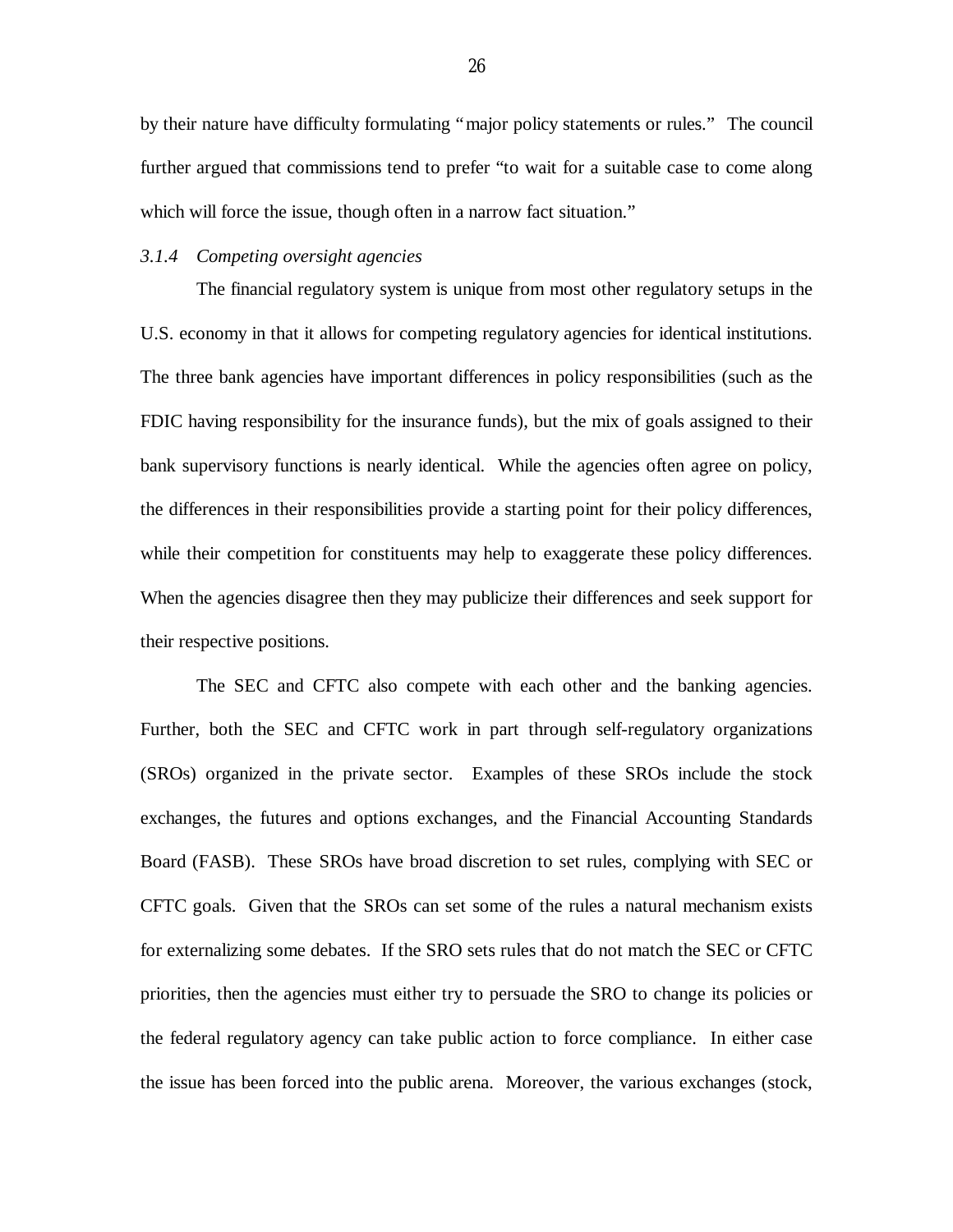futures, and options) need not and often do not set exactly the same rules. This competition among the SROs may work like competition among the bank regulatory agencies for clients.

Competing regulators can be an effective way to force external resolution of some issues that would otherwise be subject to internal resolution. Kane (1984) argues that government regulatory agency heads tend to over-regulate due to their desire to avoid problems during their, usually short, tenure. Competition between regulatory agencies for regulatees counteracts this incentive, since over-regulated firms tend to be less competitive and to shrink in the face of less regulated competition. As a consequence, an overregulating agency that wants to retain its regulatees must either change its policy or attempt to persuade Congress to force competing agencies to adopt more costly regulation. Absent congressional intervention, this form of regulatory arbitrage will permit industries to adapt more readily to changes in the economic environment.

Probably the biggest limitation on competing regulators is that competition is most likely to result in external resolution when one regulatory agency takes actions that adversely impact some firms subject to regulation. If the competing regulators agree on a policy that the regulated firms regard as beneficial, then the process of competition for regulatees is unlikely to generate any further public debate.

#### **3.2 Generating consistent policies with external conflict resolution**

If two or more agencies are assigned different goals that have conflicting policy implications, it is possible that the agencies will adopt inconsistent policies. Congress may act to set priorities and eliminate the policy inconsistency. However, the above analysis suggests that Congress cannot always resolve the conflict in a timely manner. Several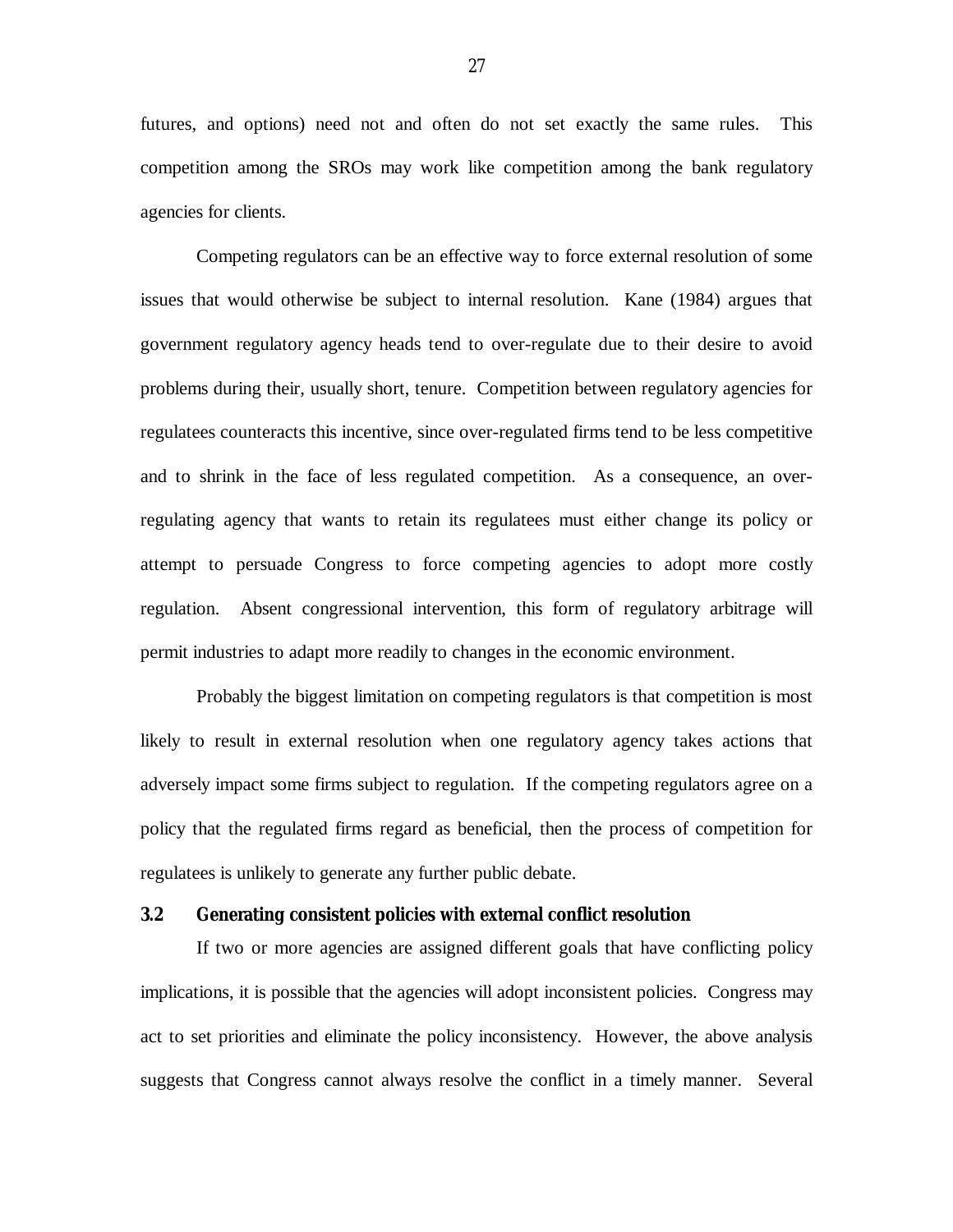mechanisms also exist to generate consistency in situations where conflicting goals have been assigned to more than one agency.

#### *3.2.1 Separating supervision from regulation*

One of the costs of organizing regulators by sets of related policy goals is that a firm may have multiple regulators imposing duplicative or contradictory requirements on the firm. However, part of these costs may arise not because more than one agency writes the regulations but rather because more than one agency is charged with supervising compliance with the regulations. If each firm had a single supervisor, then duplicative monitoring costs could be reduced, thereby reducing costs imposed on regulatees. Moreover, a single supervisor may be in a position to interpret potential conflicting regulatory requirements so that regulatees achieve an efficient trade-off between the two regulatory objectives. An example of a regulation in which supervision is partially divorced from regulation is the Truth in Lending Act, which the Federal Reserve writes but which is enforced by each of the banking agencies for their respective commercial banks and by the Federal Trade Commission for nondepository lenders.

A further potential benefit of separating supervision from regulation is that two or more agencies would develop direct experience with the regulation. Sometimes the agencies will reach different conclusions about the optimal trade-off, and they could force an external debate about the importance of the various policy goals.

One potential problem with a complete separation of supervision from regulation is that the agency writing the regulation may lack sufficient information about regulatees' operations to write rules that are effective but that do not impose excessive costs on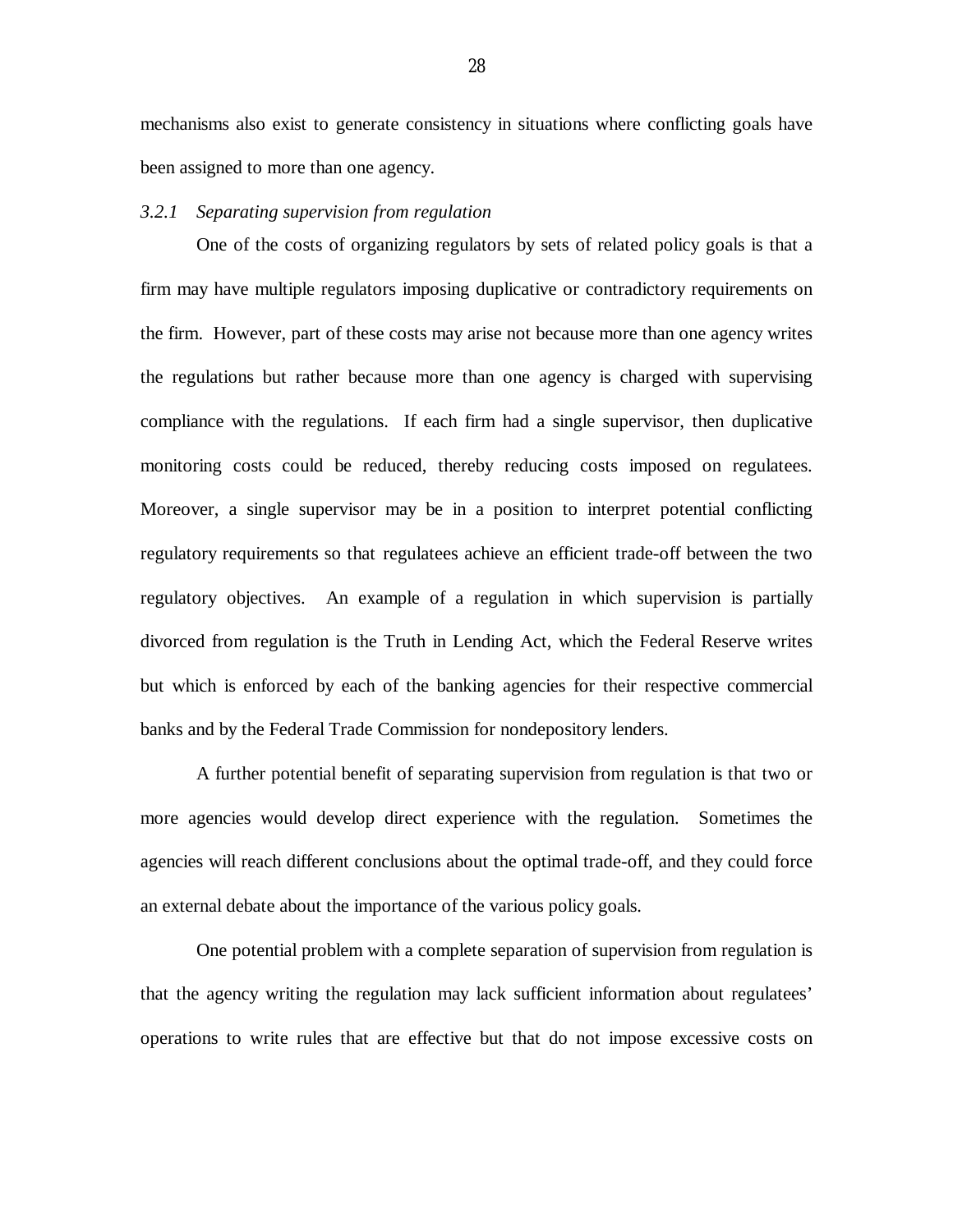regulatees or supervisors. A simple solution to this problem is to make sure that the regulator is assigned some supervisory responsibility.

Two dangers of separating supervision and regulation are not so easily addressed. First, one supervisor may choose to use its discretion under regulations written by another agency to place virtually no weight on the other agency's policy goal.  $28$  The second danger is that the agency in charge of regulation will foresee the possibility of weak supervision and seek to write a regulation that removes all of the supervisor's discretion. If taken to an extreme such tight rule writing could eliminate many of the benefits of separating supervision from regulation.

#### *3.2.2 Using a coordinating board to set priorities*

In some respects the existence of multiple agencies overseen by a coordinating board appears to be an optimal way to resolve conflicts. Potentially all significant conflicts would get the benefit of a public debate as the agencies debated the issues. Yet the coordinating board could prevent the individual agencies from adopting contradictory policies by establishing priorities and requiring each agency's regulations to conform to the overall priorities. Congress could step in to change the priorities but a timely, coordinated decision would arise even if Congress deferred to the agencies.<sup>29</sup>

Upon closer inspection, however, coordinating boards are in many respects analogous to a single unified regulatory agency with a board consisting of its division

<sup>28</sup> Again, shifting of agency priorities is more difficult when headed by a board than when headed by a single individual.

 $29$  A bill approved by the House of Representatives Banking Committee in 1997 would have created such a coordinating board as a part of its financial modernization proposal. See Taylor (1997) for a brief description of the "National Financial Services Council."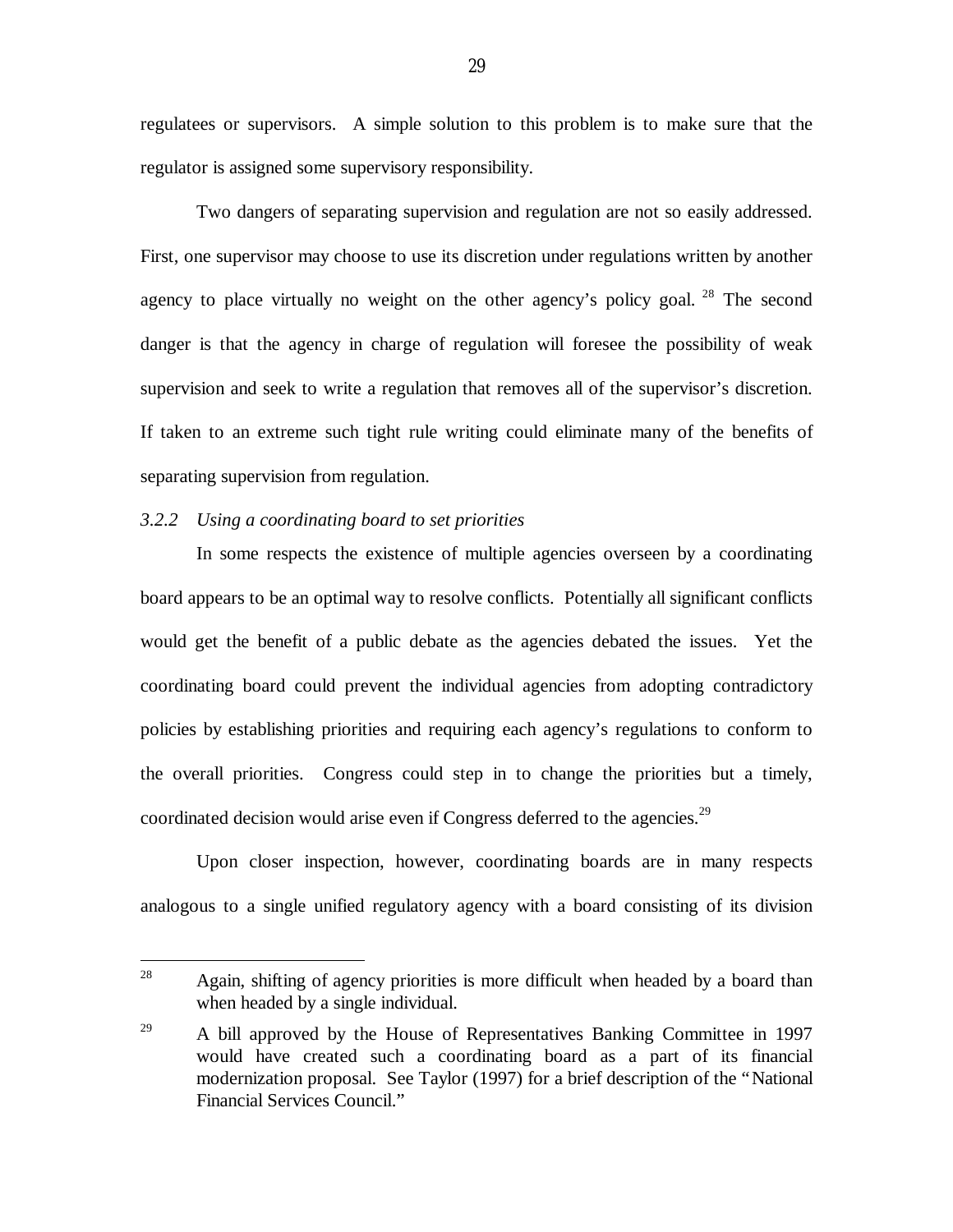directors and each of the individual agencies acting more like unusually autonomous divisions of the agency. The operating responsibilities of the board members and their greater degree of autonomy may make them somewhat more independent than the directors of a unified regulatory agency. However, members of the coordinating board still would have an incentive to keep decisions internal and seek a quiet compromise whenever possible just like members of the board of a unified regulator. Moreover, to the extent that an agency adopts a position of independence within the coordinating board, it is also likely to seek maximum operation independence. Finally, coordinating boards are subject to a type of agency problem in which individual agency heads have incentives to weaken the influence and effectiveness of the board so as to maintain their control and authority over individual decisions and to protect agency discretion.

The analysis in this section suggests that coordinating boards should not be viewed as an alternative, which is completely different from multiple regulatory agencies or a single, unified regulator. Instead, the coordinating board should be viewed as lying on a continuum from pure internal resolution to pure external resolution. The coordinating board allows a trade-off between the policy vetting benefits of externalization and greater coordination arising from internalization of goal conflicts where the point on the trade-off depends on the autonomy exercised by the different agencies in practice.

#### *3.2.3 Coordination through the president*

The issue of coordinating the policies of different financial regulatory agencies arises in part because boards that are independent of the executive branch run almost all of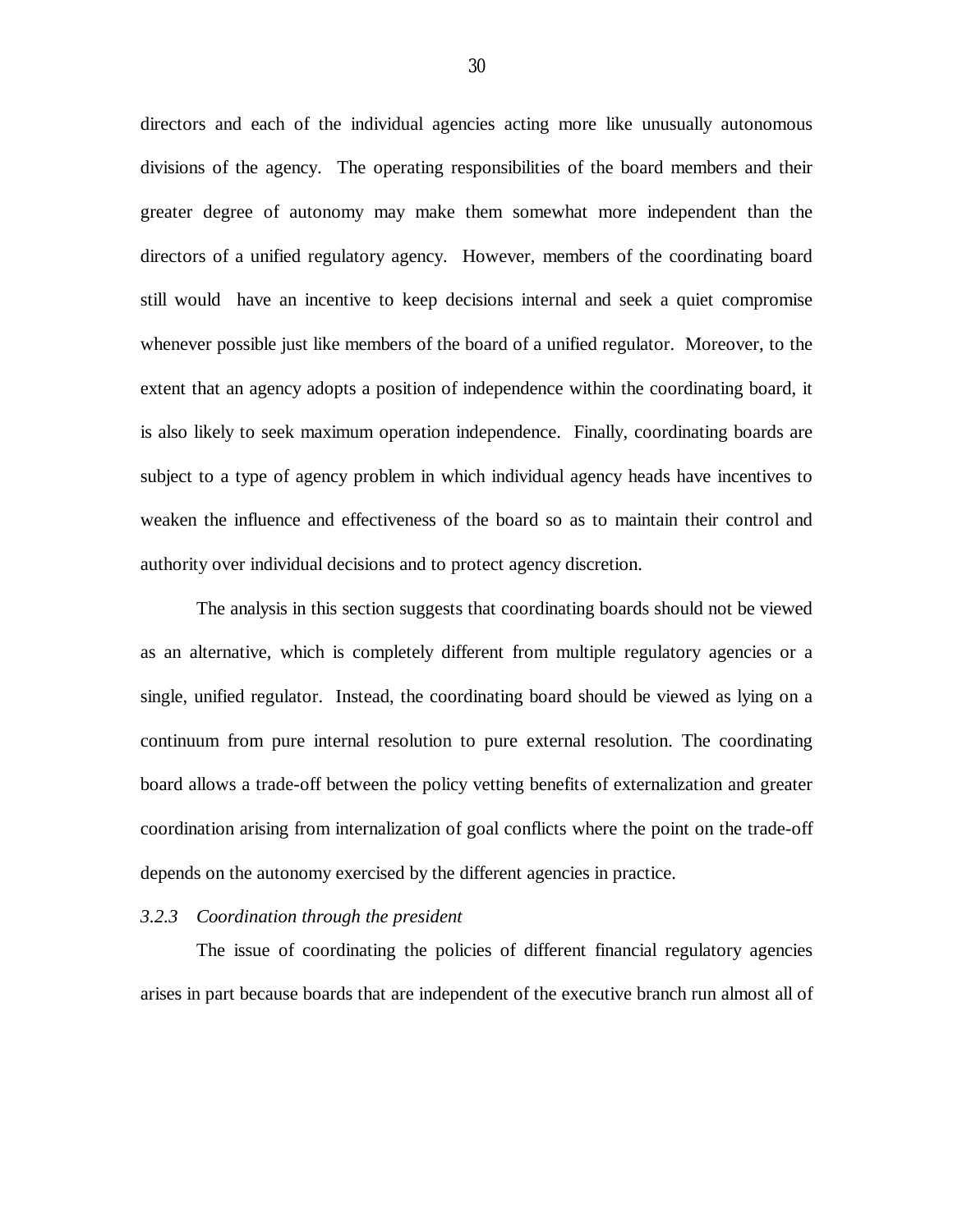the financial regulatory agencies.<sup>30</sup> The president can oversee the resolution of all goal conflicts that are assigned to different parts of the executive branch and, in theory, conflicting policies need exist only to the minimum extent required by statutes.

The placement of all financial regulatory agencies within the executive branch is similar to the use of a coordinating board in terms of its position on the internal-external conflict resolution continuum. The end result may look like pure internal resolution if senior administration officials set their own priorities and order agency officials to comply with those priorities. Conversely, the result may look almost like external resolution if the administration allows each of the agencies to pursue its own agenda. In practice, coordination is likely to be enforced in areas the White House determines are important whereas conflict may be allowed in areas where the White House perceives a lower payoff to coordination.

#### **4. Conclusions**

Financial modernization legislation designed to relax or eliminate the existing boundaries between industries and to harmonize regulation of transactions appears inevitable at some point in the future. When such modernization occurs, Congress is likely to reconsider the existing structure of the financial regulatory agencies and evaluate the question of whether changes in this structure would be desirable. An important consideration in the debate over financial regulatory structure should be the resolution of conflicts that may arise among different policy goals it is designed to achieve. Congress

<sup>30</sup> The issue of the appropriateness of independent agencies has been extensively debated for several decades, and a full review of that literature is outside the scope of this paper. See the staff report of the Senate Committee on Governmental Affairs (1977, volume 5, chapter 1) for a discussion of the role of independent agencies.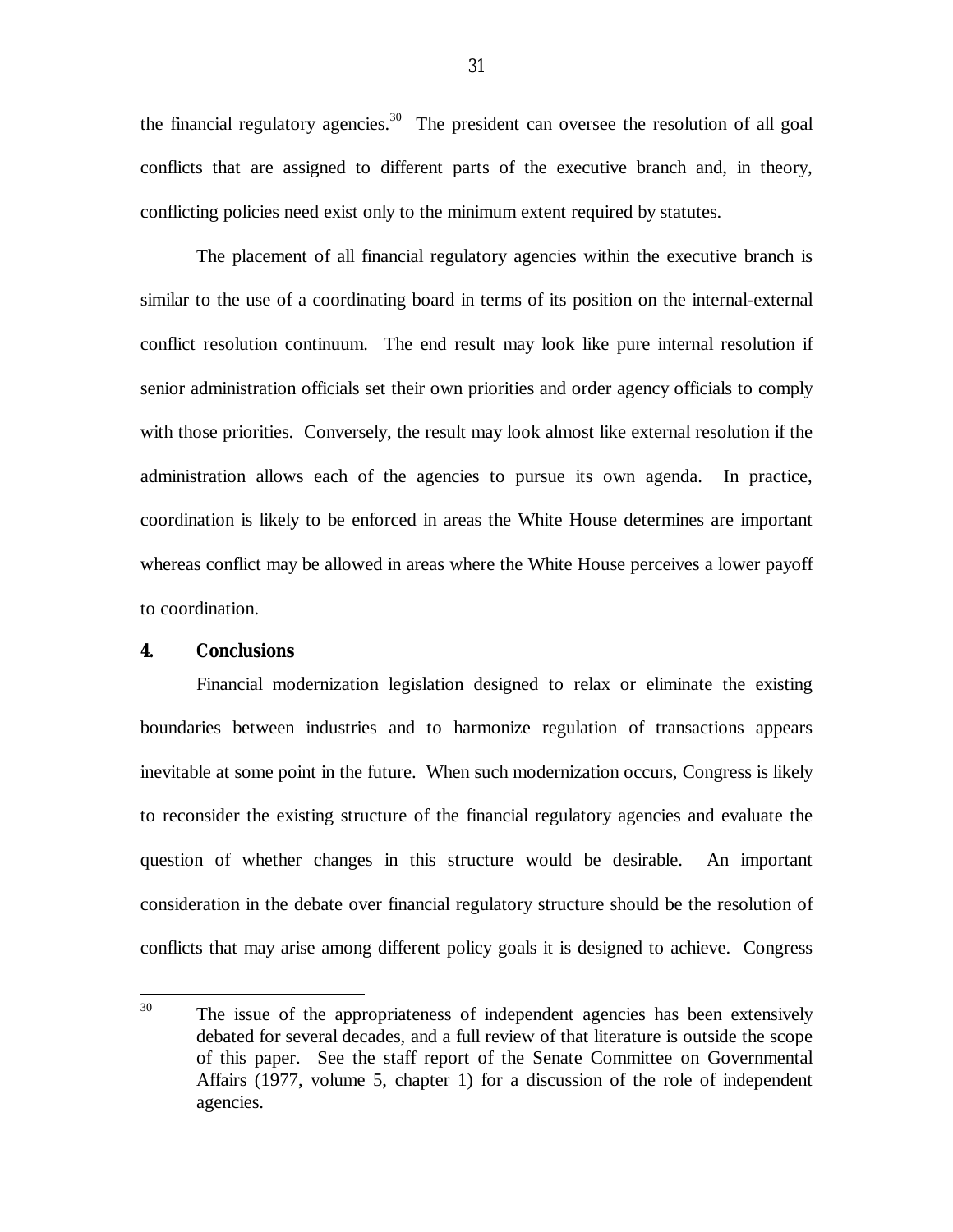has assigned responsibility for achieving a variety of goals to the financial regulatory agencies. Oftentimes policies intended to foster one goal will have an adverse impact on the achievement of another goal. How the conflicts between these policy goals are resolved often depends to a substantial degree on the structure of the financial regulatory agencies. For this reason, the issue of financial regulatory structure is not a mere "turf" issue but is rather an important element in setting financial regulatory policy. Indeed, the issue of regulatory structure is too important for the debate to be left solely to the regulatory agencies. The agencies' incentives are to overemphasize the importance of disputes they have with other agencies to support their case for continuing independence and deemphasize conflicts that they already resolve internally to maintain their existing powers.

In place of the current approach of allowing the existing agencies to frame the debate, the analysis in this paper may be used to develop a systematic approach to sorting through some key issues in establishing a new financial regulatory structure.

1. What are the important conflicts among the goals?

The analysis should begin by determining the primary goals of financial regulation. The goals currently assigned to one or more of the regulatory agencies would be a good place to start such a list. Some items may then be added to the list and others eliminated in recognition of the changes that have occurred within the financial system.

The second part of the analysis of goals is to determine which goals are likely to have conflicting policy implications. The easiest part will be identification of goals with conflicting implications that are already resolved externally; here the only problem may be eliminating relatively minor conflicts whose importance has been overemphasized. A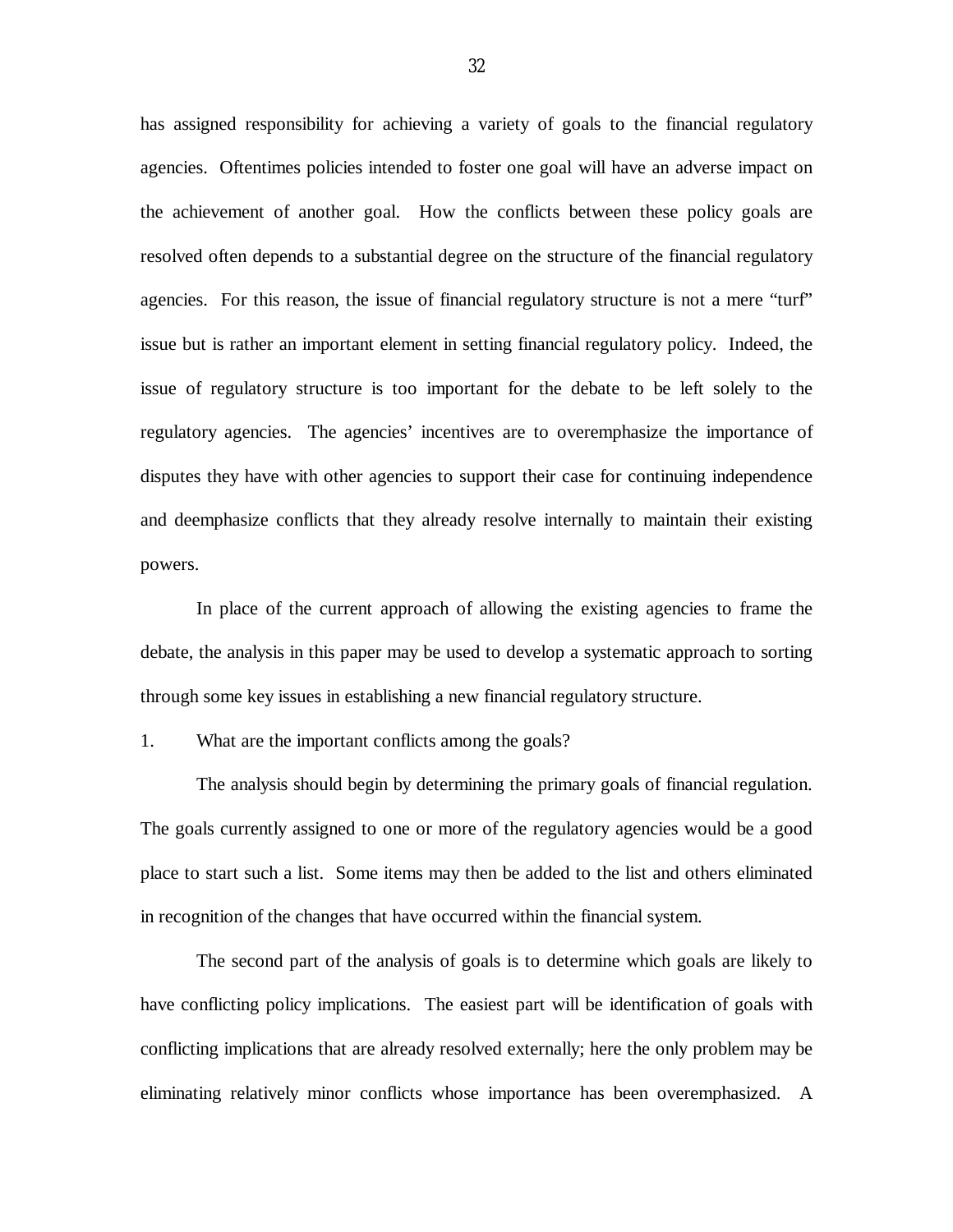somewhat more difficult problem is that of identifying conflicts that are currently being resolved internally. The last and most difficult is the identification of potential conflicts that have not been important in the past but are likely to become so in the future as the financial services industry evolves.

#### 2. Should Congress resolve the conflict by legislatively setting policy?

In principle Congress may resolve all of the conflicts by setting detailed policies and leaving the agencies to merely administer the policies. The issues arise in having Congress establish detailed policies: (1) is it feasible, and (2) is it desirable? One consideration in determining whether it is feasible for Congress to establish detailed policies is whether Congress has sufficient information and expertise to set the best policy for the current financial system. In many cases in the financial services area a lack of information is not a barrier to a congressional resolution because a number of issues have been debated over an extended period of time.

A more serious feasibility problem is that no consensus may exist in Congress on many important issues. Congress may be forced to delegate some issues to the regulatory agencies in order to effect reform.

Probably the most serious weakness of detailed legislative solutions for many problems is the rapidly changing nature of the financial services area. Information processing lies at the heart of the production of most financial services. As such, the rapidly declining costs of communicating and processing information have been and are likely to continue to have a direct impact on the optimal structure for the provision of financial services. Thus, legislative policy solutions that may be highly effective in addressing conflicting goals in 2000 may be virtually irrelevant to addressing the problems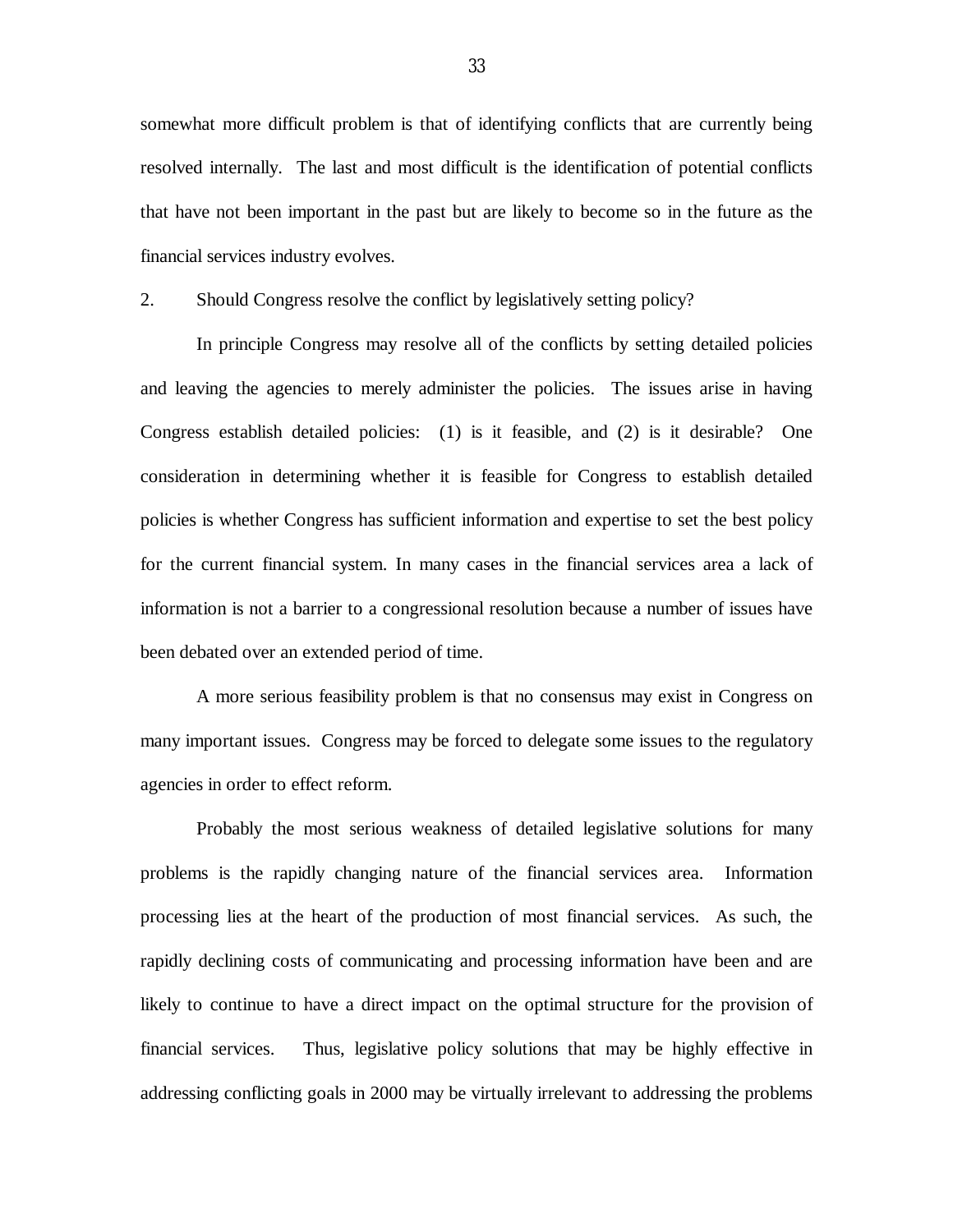of 2010. If Congress could be certain to revisit the issue in a timely manner, then the pace of change in the industry may not be an important consideration. However, whatever policy Congress sets will likely result in a group of private sector participants that benefit from the policy and may be successful in efforts to delay or prevent change.<sup>31</sup> Yet in many cases sticking with an outdated policy may be worse than adopting a suboptimal policy that is adjusted with changes in the financial system. Thus, as a general rule in financial services Congress should seek to set priorities and to hold the agencies accountable but provide flexibility in implementation to the agencies. Probably the most important exception to this rule would occur in cases where Congress lacks adequate tools to insure that an agency is complying with Congress's priorities. $32$ 

3. Should conflicting goals be delegated to a single agency or more than one agency?

Given that Congress should and will assign goals with conflicting policy implications, a question arises as to whether better policies will result if resolutions of these conflicts are assigned to a single agency or more than one agency. Unfortunately, this simple question does not have a simple answer.

Some goal conflicts have the potential for making private financial services providers choose between complying with two conflicting policies. For example, a bank

 $31$ A similar issue arises with respect to regulatory agency structure itself. The act of establishing a regulatory agency may change the political dynamics in ways that are difficult to subsequently change. As an example of a legislative change that also changed subsequent political dynamics (albeit not directly dealing with regulatory structure) is provided by Irwin and Kroszner (1998). They show that the adoption of the Reciprocal Trade Agreements Act of 1934 changed the political dynamic for Republicans from log-rolling in favor of individual pieces of additional trade protection to support for broad-based tariff reductions.

 $32$  Arguably, such a problem has arisen in the area of government risk bearing through the safety net provided to banks.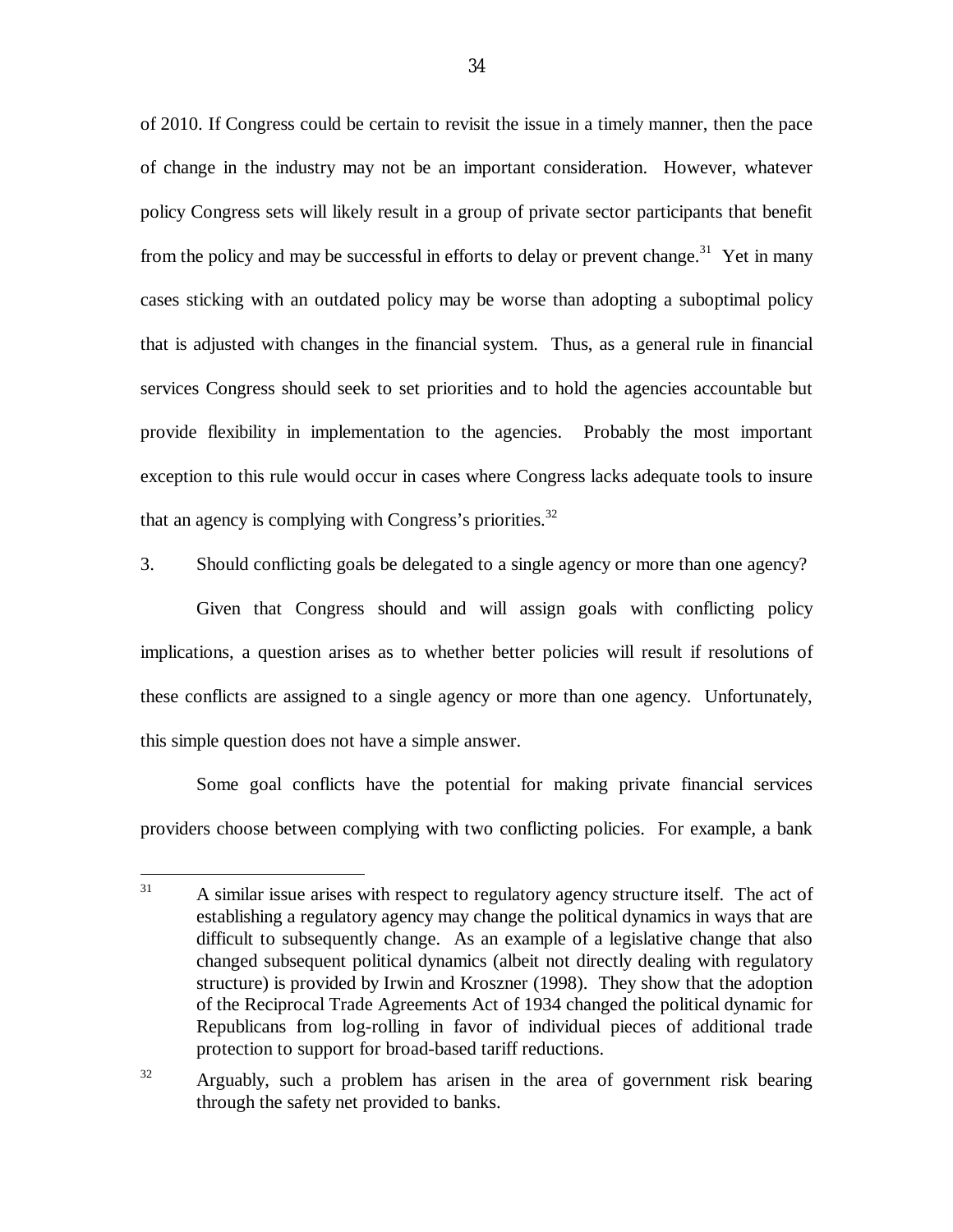could be told to make certain types of loans by an agency devoted solely to CRA while simultaneously being told that such loans are unsafe and unsound by an agency devoted solely to protecting the deposit insurance fund. In such cases internalization of the conflict may be necessary.

If external resolution would not generate such conflicts, the next question is whether it is desirable. Assigning the conflicts to multiple agencies has the benefit of encouraging debate and a solution that balances competing priorities, especially when there may be uncertainty as to where the best interests of society lie. However, the multiple agency approach is more costly and need not yield a better solution. The various agencies may each pursue policies that are not aligned with the interests of society as a whole and the involvement of more than one agency may result in conflicting policies that Congress cannot resolve in a timely fashion. Each agency is also likely to engage in costly efforts to maintain its continued existence. In many instances, the conflicts between some goals may not be sufficiently important to merit the creation of a new agency, or the expected life of the problem may be far less than the likely tenure of a new agency created to address the problem. In most cases Congress may be best served by asking whether it may be able to obtain something close to its desired outcome by assigning the problems to a single agency, setting clear priorities for the agency, and holding the agency accountable for its actions.

4. For those conflicts solved via internal resolution, what is the best way to motivate the agency to follow appropriate policies?

The current system focuses heavily on mandating procedural steps in order to provide transparency and encourage public debate. Congress also mandates public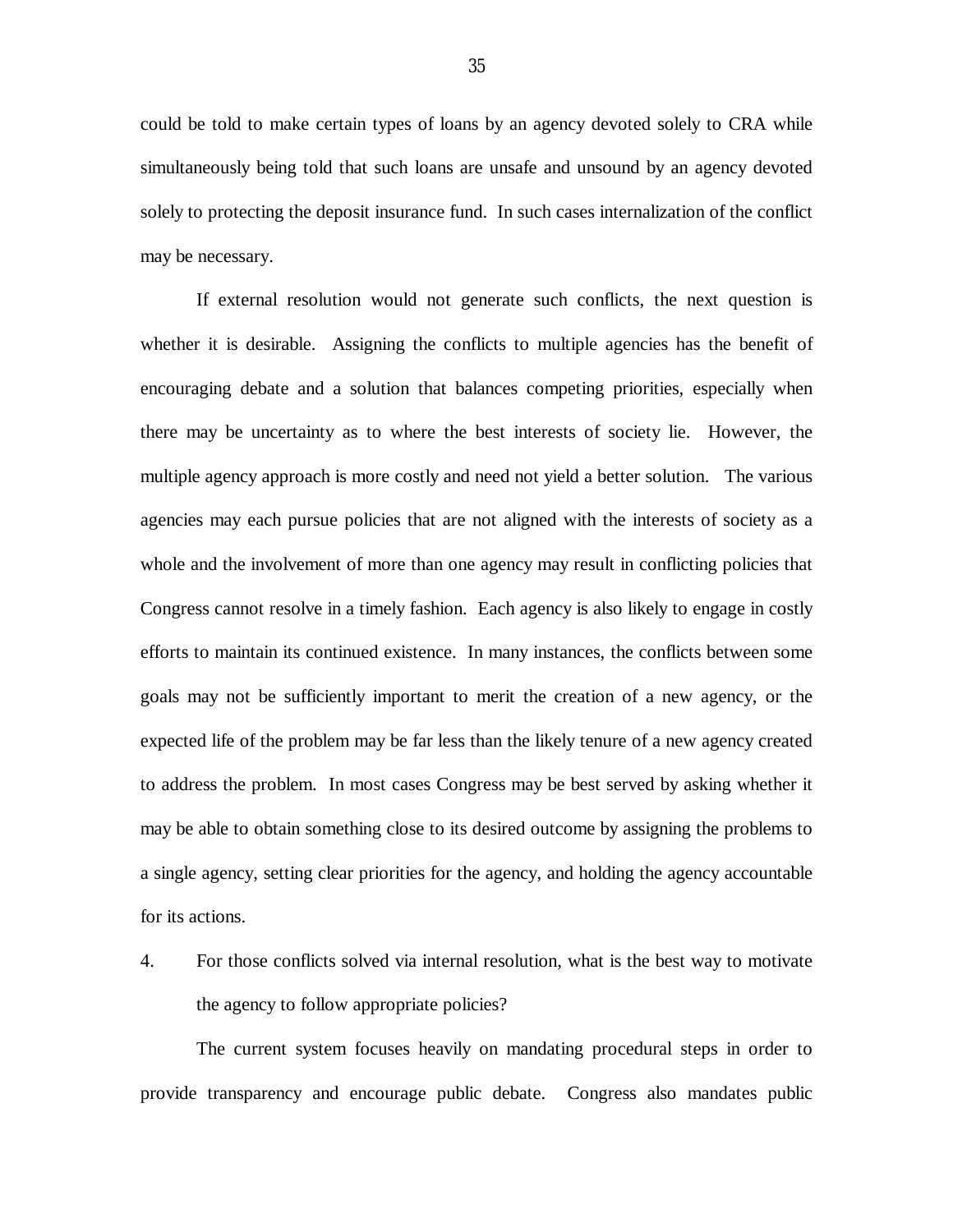reporting both on a regular basis and on an event-driven basis such as when an application is processed or a depository fails. Many of the procedural steps for regulatory agency actions are mandated across all regulatory agencies, but additional mandatory reporting may be desirable to address some conflicts.

Arguably a weakness of the current system is that it fails to use incentive contracts to either reveal information or to motivate directly agency heads. As an example of an incentive contract to reveal information, Wall (1997) proposes that the FDIC issue a debt contract whose repayment depends on the condition of the deposit insurance fund. Such a contract would provide independent evidence on the state of the fund. Examples of incentive contracts to directly motivate agency heads are the contracts on inflation rates that several nations have adopted with their central banks.

5. For those conflicts solved via external resolution, what is the best way to minimize the harm arising from conflicting policies?

When Congress chooses to assign potential conflicts to more than one agency, then it should expect that the agencies would occasionally disagree. Public disagreement between agencies with different goals and the associated debate over important policy issues is one of the primary advantages of assigning possibly conflicting goals to different agencies. This may be especially useful if there is uncertainty about society's interests or these interests may be changing over time. Viewed in this light, conflicts between agencies are often desirable, and the absence of conflict should raise questions about the need for more than one agency.

Moreover, merely assigning conflicting goals to different agencies does not imply that the potential conflicts will result in harmful, actual conflicts. In many cases the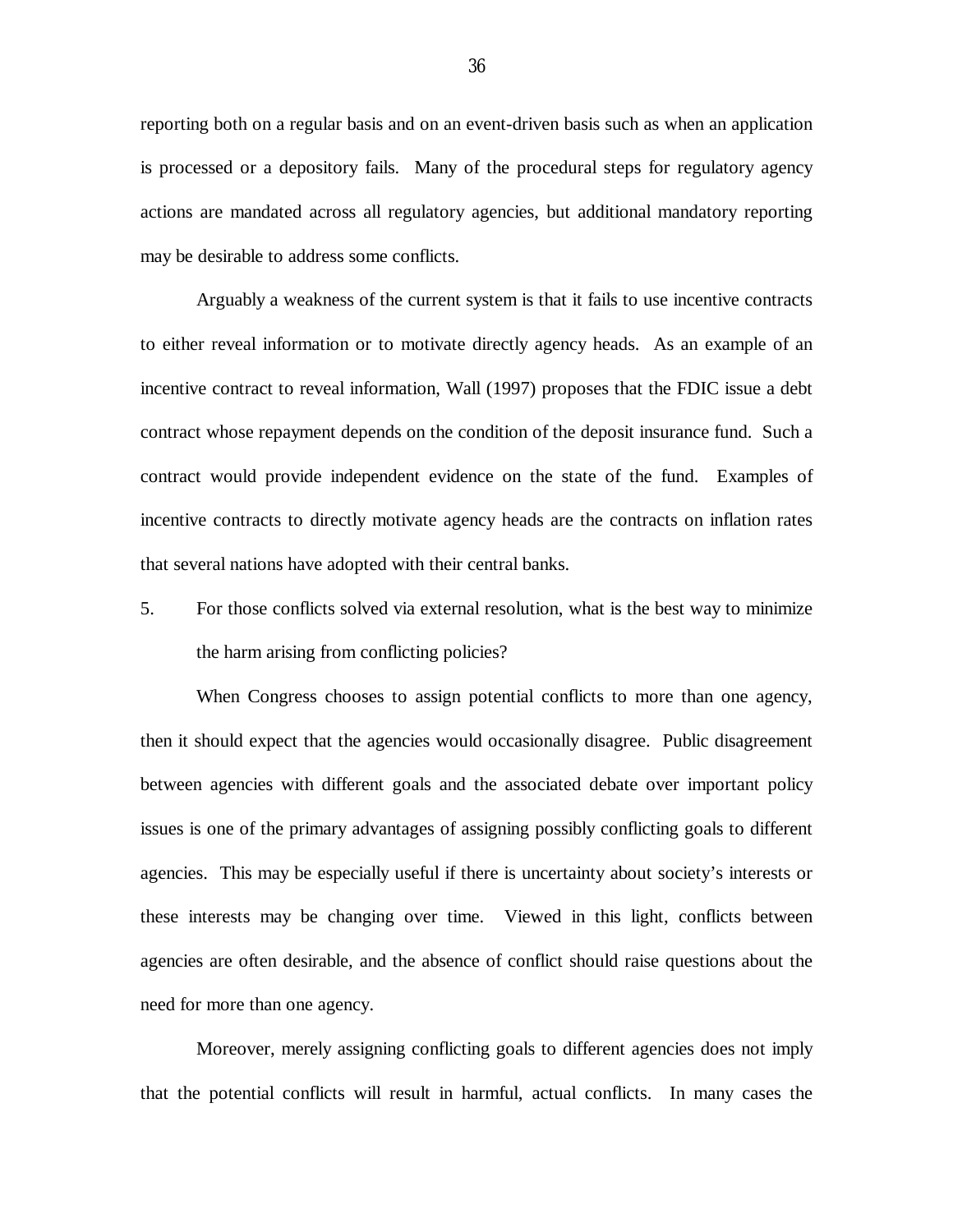agencies will work out an accommodation because they believe such a result is the best policy or because they fear that failure to reach a resolution will invite an undesirable congressional response. In some other cases one agency may be able to force its will, leaving the others free to protest but without any ability to change the policy. The recent controversy between the SEC and the Federal Reserve on the accounting for derivatives is such a case in which case the SEC imposed its preferences. In many of these cases Congress gets the benefit of a public debate between the agencies without the cost of having a policy outcome that is worse than had both problems been assigned to a single agency. If Congress disagrees with the resolution then it may pass legislation to correct the "error."

One way of reducing the potential for harmful policy conflict is to separate supervision from regulation. Such separation, where feasible, could be a low-cost way of inducing public debate while insuring that policies ultimately adopted do not conflict. Another way of reducing the potential for harmful conflicts is to place a coordinating board above the respective agencies. The use of a coordinating board has the potential for allowing public debate on important conflicts while insuring that a coordinated solution is ultimately adopted. However, a coordinating board is not a "third" approach to resolving conflicts that is distinct from internal and external resolution. Rather it may best be thought of as providing a point on a continuum from pure internal to pure external resolution.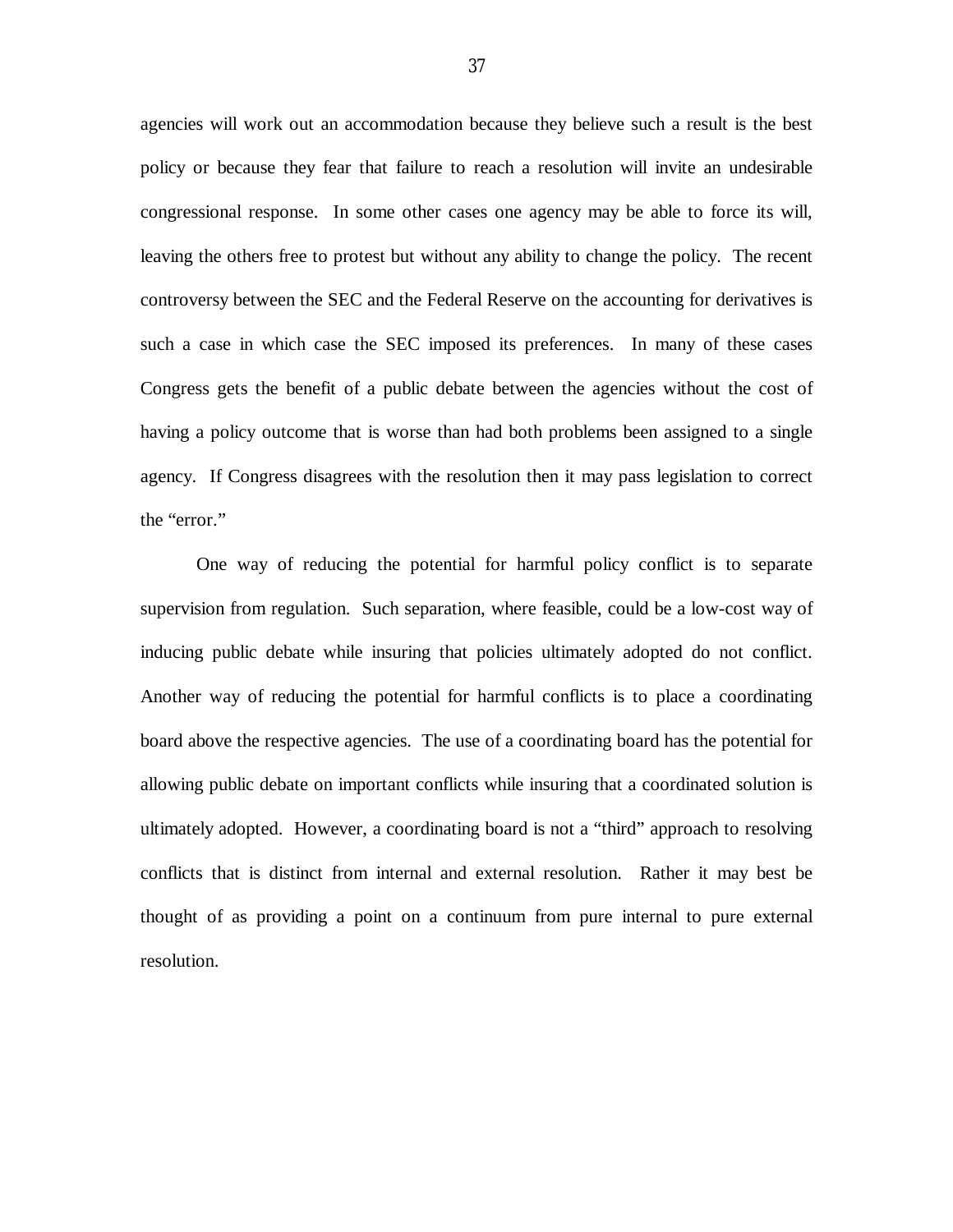#### **References**

- Arrow, Kenneth J. (1963). *Social Choice and Individual Values*. Yale University Press, New Haven, Connecticut.
- Barth, James R., Daniel E. Nolle, and Tara N. Rice (1997). "Commercial Banking Structure, Regulation, and Performance: An International Comparison." Office of the Comptroller of the Currency Working Paper 97-6.
- Basle Committee on Banking Supervision (1997). "Core Principles for Effective Banking Supervision." Bank for International Settlements (September).
- Becker, Gary S. (1983). "A Theory of Competition Among Pressure Groups for Political Influence." *Quarterly Journal of Economics* (August) vol. 98, pp. 371-400.
- Blinder, Alan (1997). "Is Government Too Political?" *Foreign Affairs* (November/December) vol. 76, pp. 115-126.
- Carnell, Richard Scott. "A Partial Antidote to Perverse Incentives: The FDIC Improvement Act of 1991." In the *Conference Proceedings of Rebuilding Public Confidence Through Financial Reform*, July 25, 1992, pp. 31-51.
- Carron, Andrew S. (1982). *The Plight of the Thrift Institutions*. Brookings Institution, Washington, D.C.
- Coase, Ronald (1937). "The Nature of the Firm." *Economica* (November).
- Dewatripont, Mathias and Jean Tirole (1999). "Advocates." *Journal of Political Economy* (February) vol. 107, pp. 1-39.
- Eisenbeis, Robert A. (1983). "How Should Bank Holding Companies Be Regulated?" Federal Reserve Bank of Atlanta *Economic Review* (January), pp. 42-47.
- Friendly, Henry J. (1962). *The Federal Administrative Agencies: The Need for Better Definition of Standards*. Harvard University Press, Cambridge**.**
- Gilbert, R. Alton (1988). "A Comparison of Proposals to Restructure the U.S. Financial System." Federal Reserve Bank of St. Louis *Economic Review* (July), pp. 58-75.
- Greenspan, Alan (1995). "Financial Innovations and the Supervision of Financial Institutions." *Proceedings of the 31st Conference on Bank Structure and Competition*, Federal Reserve Bank of Chicago, pp. 1-6.
- Horvitz, Paul M. (1983). "Reorganization of the Financial Regulatory Agencies." *Journal of Bank Research* (Winter) pp. 245-263.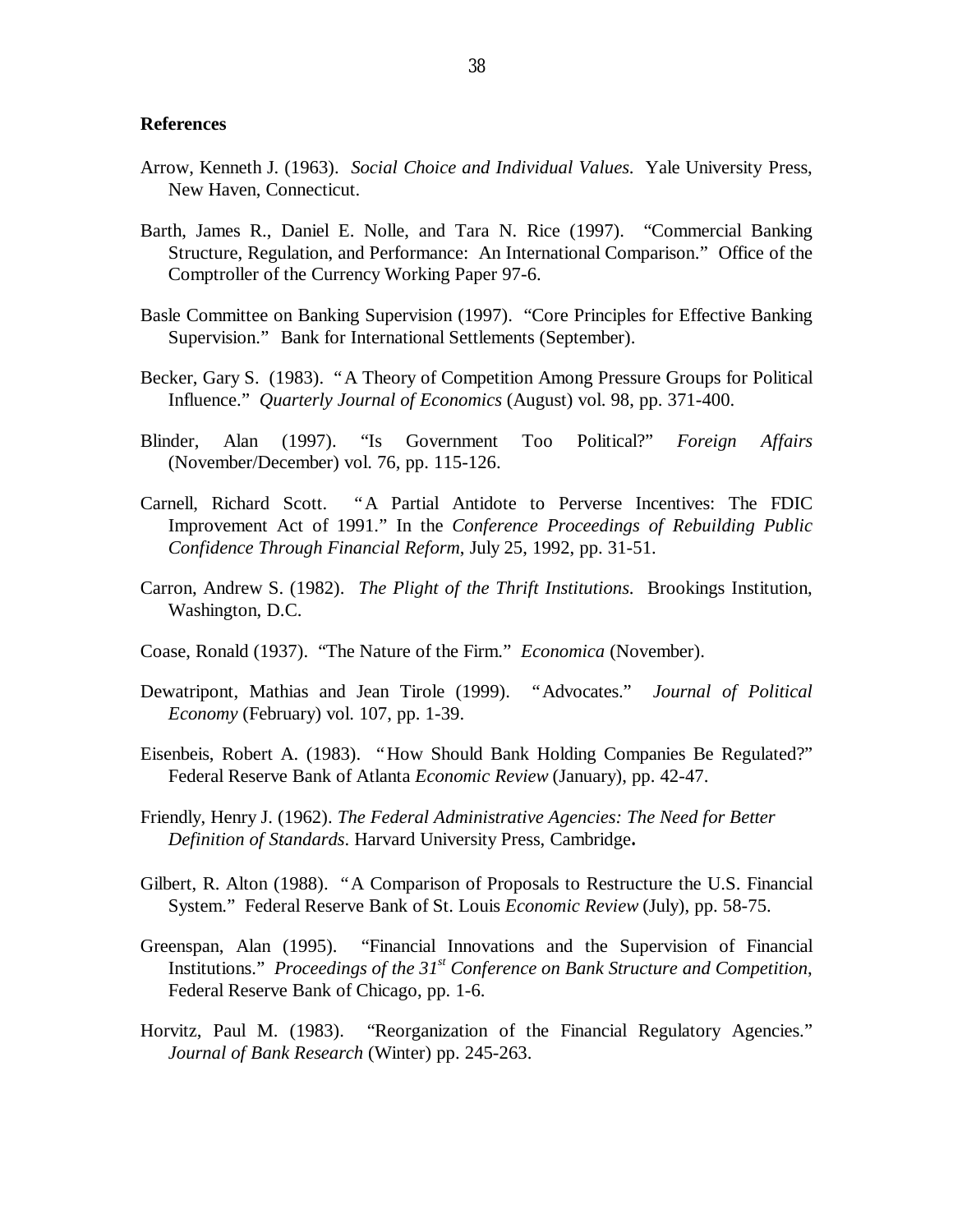- Irwin, Douglas and Randall S. Kroszner (1999). "Interest, Institutions, and Ideology in Securing Policy Change: The Republican Conversion to Trade Liberalization after Smoot-Hawley," *Journal of Law and Economics*, (October), forthcoming.
- Kane, Edward J. (1980). "Politics and Fed Policymaking: The More Things Change the More they Remain the Same." *Journal of Money, Credit, and Banking*, vol. 6, pp. 199-211.
- Kane, Edward J. (1984). "Regulatory Structure in Futures Markets: Jurisdictional Competition between the SEC, the CFTC, and Other Agencies." *Journal of Futures Markets* (Fall), vol. 4 pp. 367-384.
- Kane, Edward J. (1985). *The Gathering Crisis in Federal Deposit Insurance.* MIT Press, Cambridge Massachusetts.
- Kane, Edward J. (1988). "Changing Incentives Facing Financial-Services Regulators." Paper prepared for Perspective on Banking Regulation Conference, Federal Reserve Bank of Cleveland.
- Kane, Edward J. (1996). "De Jure Interstate Banking: Why Only Now?" *Journal of Money, Credit, and Banking* (May), pp. 141-161.
- Kane, Edward J. (1997). "Ethical Foundations of Financial Regulation." *Journal of Financial Services Research* (August), pp. 51-74*.*
- Kane, Edward J. (1999). "How Offshore Financial Competition Disciplines Exit Resistance by Incentive-Conflicted Bank Regulators," *Journal of Financial Services Research,* forthcoming
- Kerwin, Cornelius M. (1994) *Rulemaking: How Government Agencies Write Law and Make Policy*. CQ Press, Washington, DC.
- Kenneth Lehn (1999). "Comments**."** *Journal of Financial Services Research,* forthcoming.
- Kroszner, Randall S. and Thomas Stratmann (1998). "Interest Group Competition and the Organization of Congress: Theory and Evidence from Financial Services Political Action Committees," *American Economic Review*, vol. 88 (December) 1998, 1163-87.
- Noll, Roger G (1971). *Reforming Regulation: An Evaluation of the Ash Council Proposals.* Brookings Institution, Washington, DC.
- Persons, John C. (1997). "Liars Never Prosper? How Management Misrepresentation Reduces Monitoring Costs." *Journal of Financial Intermediation*. (October) Vol. 6, pp. 269-306.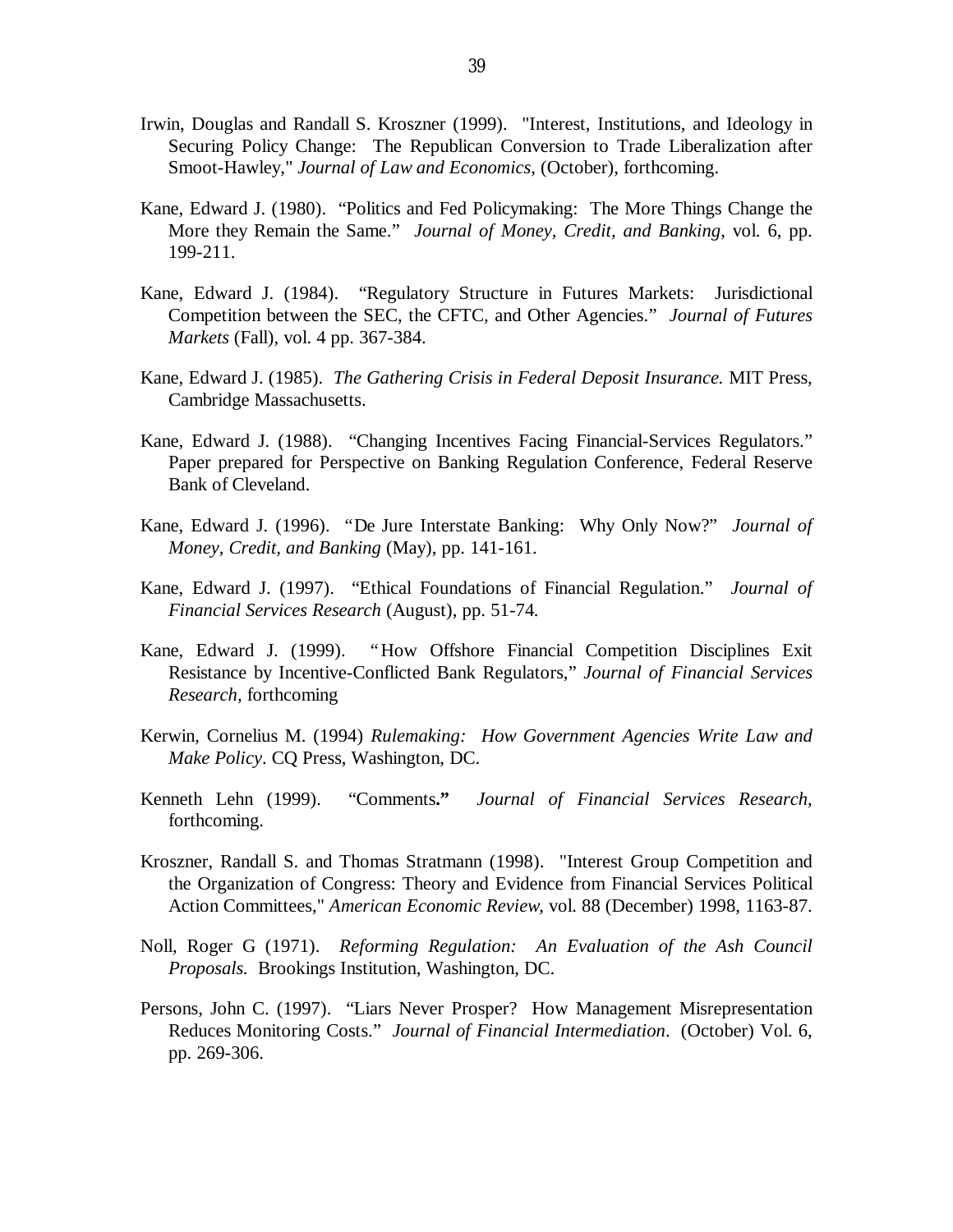- President's Advisory Council on Executive Organization (1971). *A New Regulatory Framework: Report on Selected Independent Regulatory Agencies.* U.S. Government Printing Office, Washington, D.C.
- Robinson, Glen O. (1991) *American Bureaucracy: Public Choice and Public Law*. University of Michigan Press, Ann Arbor, Michigan.
- Schmitt, Eric (1997). "Lawmakers Head Home Without Passing Disaster Relief Bill." *New York Times* (May 23), p. 23.
- Schoenbrod, David (1993). *Power Without Responsibility*. Yale University Press, New Haven.
- Sprague, Irvine H. (1986). *Bailout*. Basic Books Inc., New York.
- Taylor, Jeffrey (1997). "Politics and Policy: House Panel Narrowly Backs Overhaul of Banks, Securities Firms, and Insurers." *Wall Street Journal* (June 23), p. 16.
- Tomain, Joseph P., and Sidney A. Shapiro (1997). "Analyzing Government Regulation." *Administrative Law Review*, vol. 49, pp. 377-414.
- U.S. Senate Committee on Governmental Affairs (1977). *Study on Federal Regulation*. U.S. Government Printing Office, Washington, D.C.
- Wall, Larry D. (1997) "Taking Note of the Deposit Insurance Fund: A Plan for the FDIC to Issue Capital Notes." Federal Reserve Bank of Atlanta *Economic Review* (First Quarter), pp. 14-30.
- Ward, Elizabeth H. (1996). "Environmental Risk Management: The Why and How." *Bankers Magazine* (July/August), pp. 19-24.
- Warren, Kenneth F. (1996). Administrative Law in the Political System, 3<sup>rd</sup> ed. Prentice Hall, Upper Saddle River, New Jersey.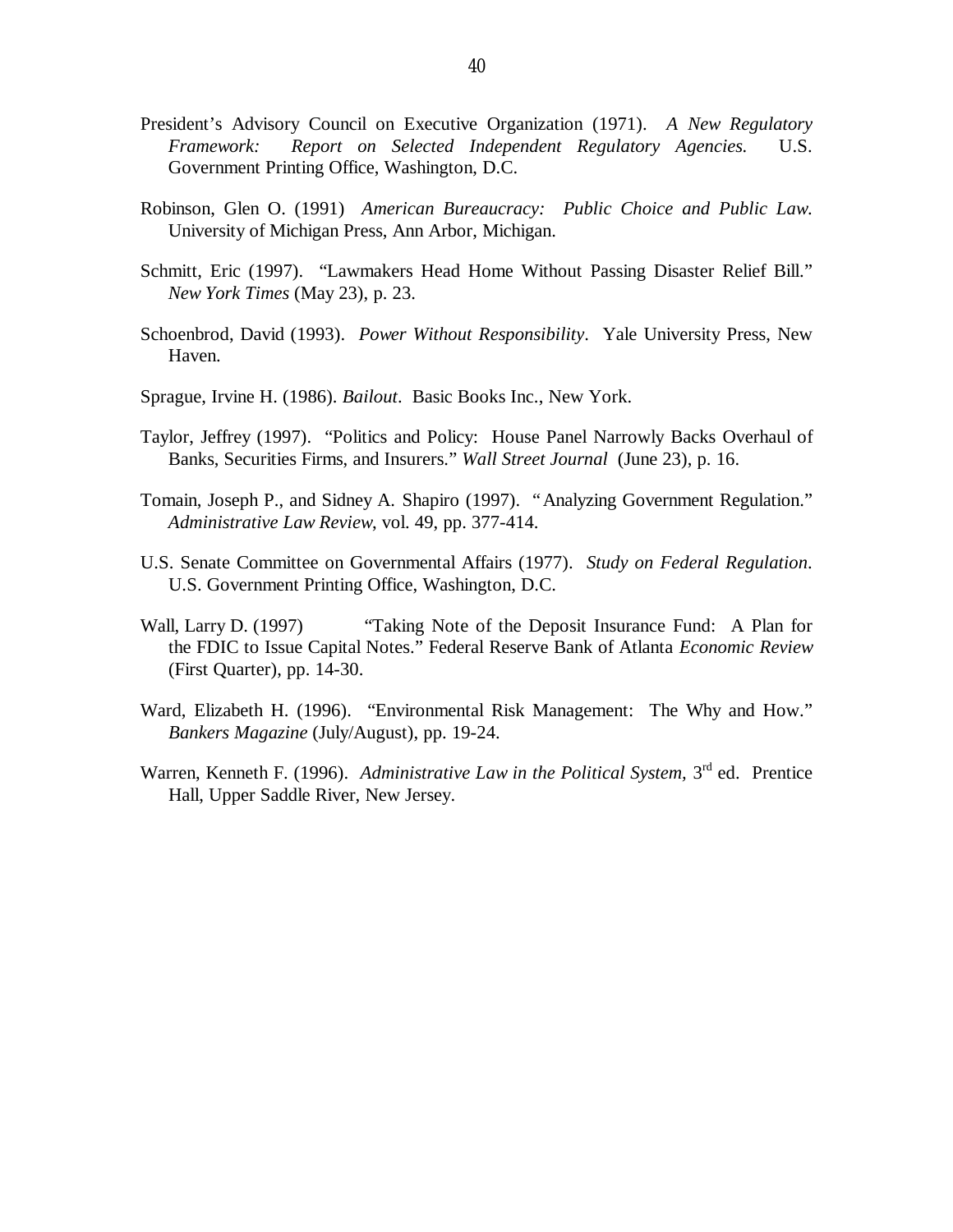



Reliable Information

**Figure 2**